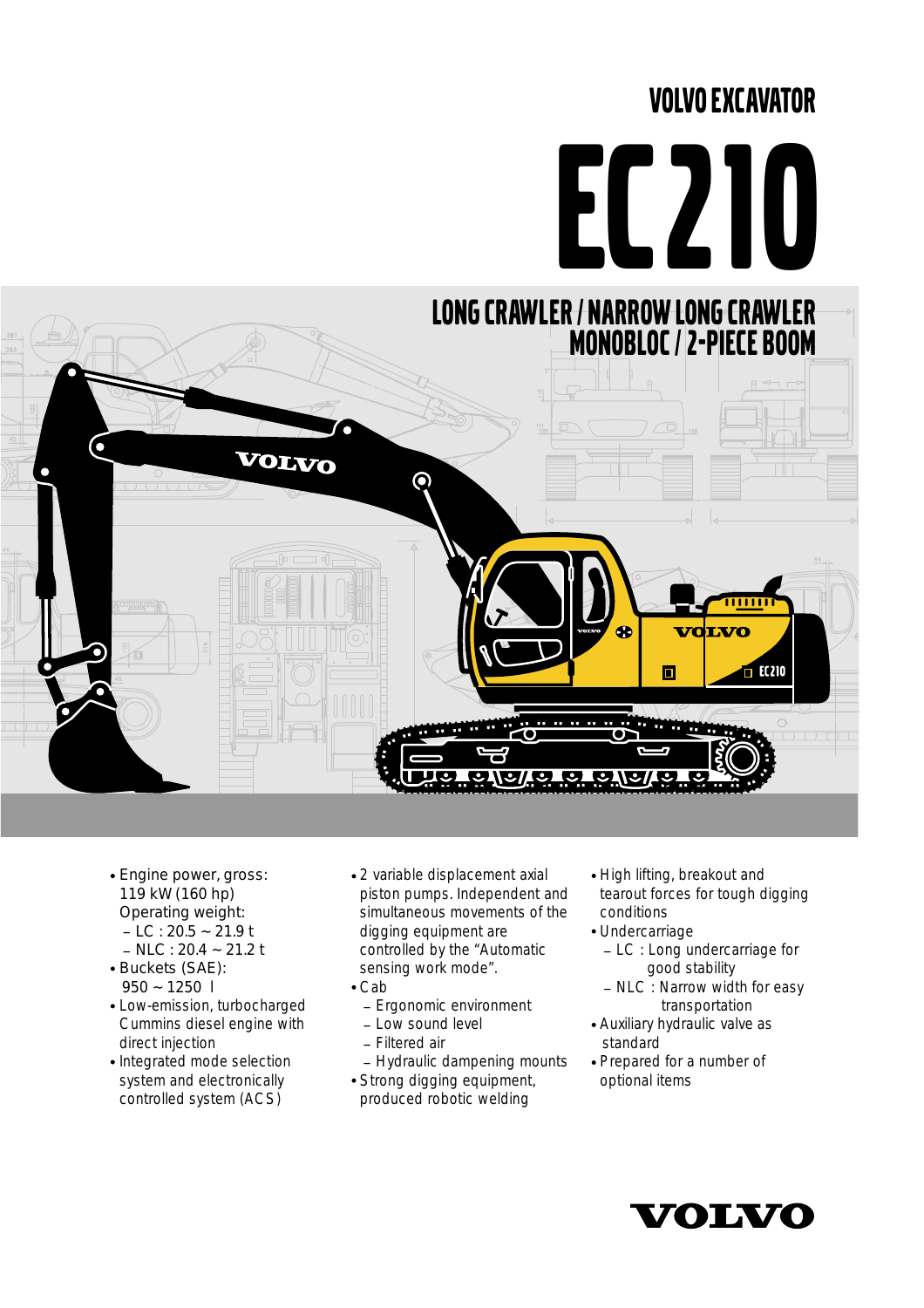# ENGINE

*The engine is a low-emission, turbocharged, 4-stroke diesel engine with water cooling, direct injection and aftercooler, especially developed for excavator use.* 

*The machine can work at any job site, contributing to good fuel economy, low sound level, less wear and a longer life.*

Air filter: 3-stage, includes pre-cleaner

Automatic idling system: Reduces the engine speed to an idling speed when levers and pedals are not activated.

| Power output at  32 r/s (1900 rpm)                |             |
|---------------------------------------------------|-------------|
| Net (ISO 9249/DIN 6271)  107 kW (145 ps / 143 hp) |             |
| Gross (SAE J1349)  119 kW (162 ps / 160 hp)       |             |
|                                                   |             |
|                                                   | at 1500 rpm |
|                                                   |             |
|                                                   |             |
|                                                   |             |
|                                                   |             |



*Well-protected electrical system with high capacity. Double lock harness plugs are waterproof to ensure secure connections and prevent corrosion. The relays and solenoid valves are shielded to prevent accidental damage or terminal contact. The master switch, for disconnecting the battery, is standard.*

**ACS system**, providing integrated mode selection functions and self-diagnostic mode, is standard.



# SERVICE REFILL CAPACITIES



# SWING SYSTEM

*The superstructure is swung by the means of an axial piston motor and a planetary reduction unit. Automatic swing holding brake and anti-rebound valve are standard.* 

Max. swing speed .................................. 11.6 rpm

# UNDERCARRIAGE

*The undercarriage has an X-shaped frame. The greased and sealed track chain is standard.*

| No. of track pads          |            |
|----------------------------|------------|
|                            |            |
|                            |            |
|                            |            |
|                            |            |
|                            | 800/900 mm |
|                            |            |
|                            |            |
| No. of lower track rollers |            |
|                            |            |





# DRIVE

*Each track is powered by an automatic two-speed travel motor.* 

*The track brakes are multi-disc, spring-applied and hydraulically released.*

*The travel motors, brake and planetary gears are wellprotected in the track frame.*

| $(18.7 \text{ ton})$ |
|----------------------|
|                      |
|                      |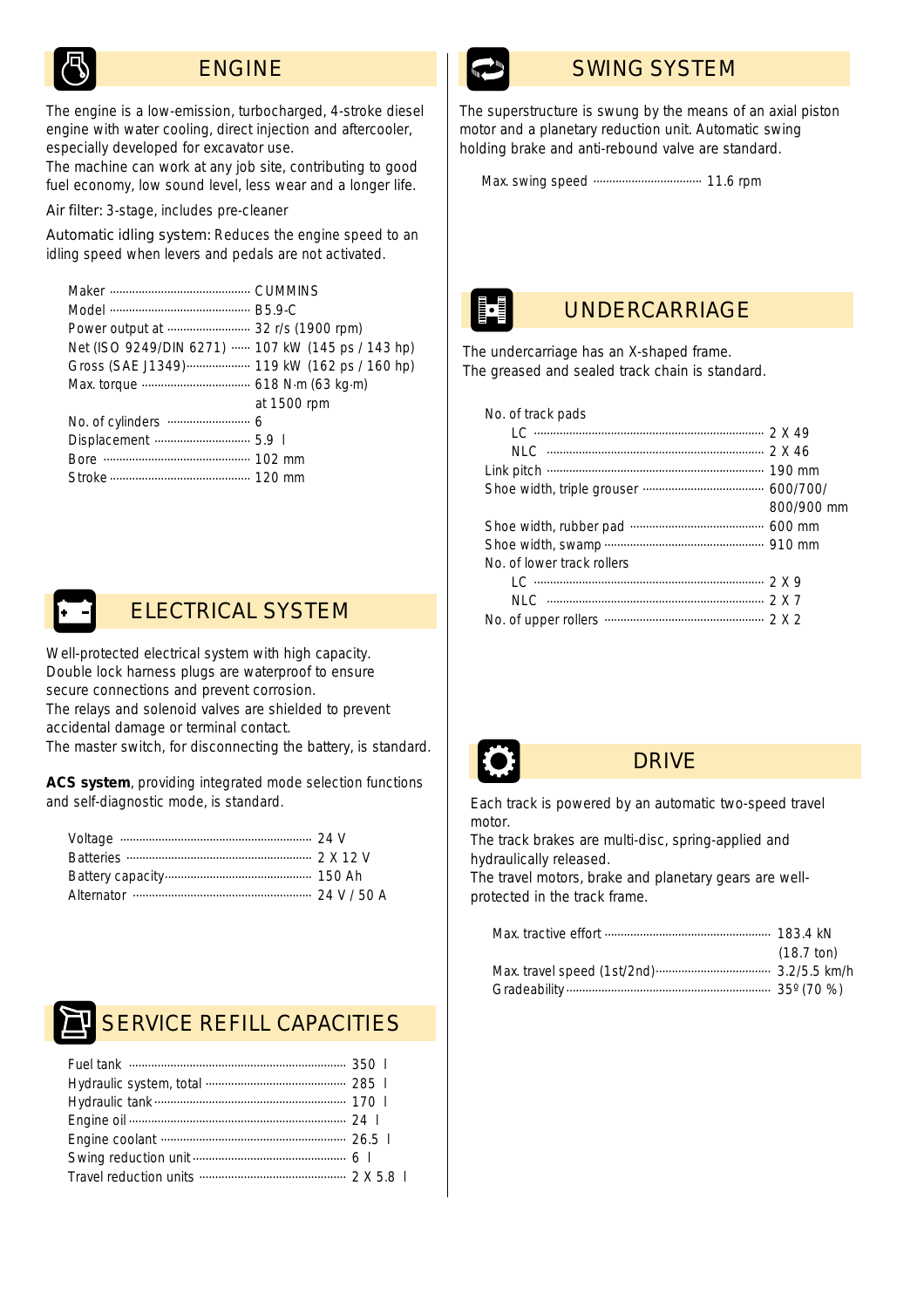# HYDRAULIC SYSTEM

*The hydraulic system, named "Automatic Sensing Work Mode", is designed for high productivity, high digging capacity, high maneuvering precision and good fuel economy.* 

*The summation system, boom priority, arm priority, swing priority, and regeneration system of the boom and arm flows are provided for the best operation.*

#### **The following important functions are included in the system;**

Summation system: providing full use of the pump oil flow.

**Boom priority:** gives priority to the boom operation for fast raising when loading or deep excavating.

Arm priority: gives priority to the arm operation for faster cycle times in leveling and for increased bucket filling when digging.

**Swing priority:** supplies priority to the swing operation for faster swing during simultaneous operations.

**Regeneration system:** enhances the cylinder life cycle to prevent cavitation and provides priority to other movements during simultaneous operations.

**Power boost:** All digging and lifting forces are increased.

**Holding valves:** Boom and arm holding valves are standard.

**Power Max:** All function speeds are increased.

#### **Pumps**



**CAB** 

*Easily accessible cab with a wide door and lined with soundabsorbing material.*

*The cab, which is supported by hydraulic dampening mounts to reduce shock and vibration, has all-around visibility. The front windshield can slide up into the ceiling and the lower front glass can be removed.*

Integrated air-conditioning and heating system:

The pressurized and filtered cab air is supplied by a 4-speed fan. The air is distributed via 8 vents.

Ergonomic operator's seat: The adjustable seat and control consoles move independently to accommodate the operator well. The seat has eight different adjustments and a seat belt to meet any operator's requirement.

Sound level: Approved according to the Directive 86/662/EEC. Exterior noise (ISO 6395) mean value of L<sub>WA</sub> (sound power level) 103 dB(A) Operator's position (ISO 6396) with the door closed mean value of  $L_{PA}$  (sound pressure level)  $75$  dB(A)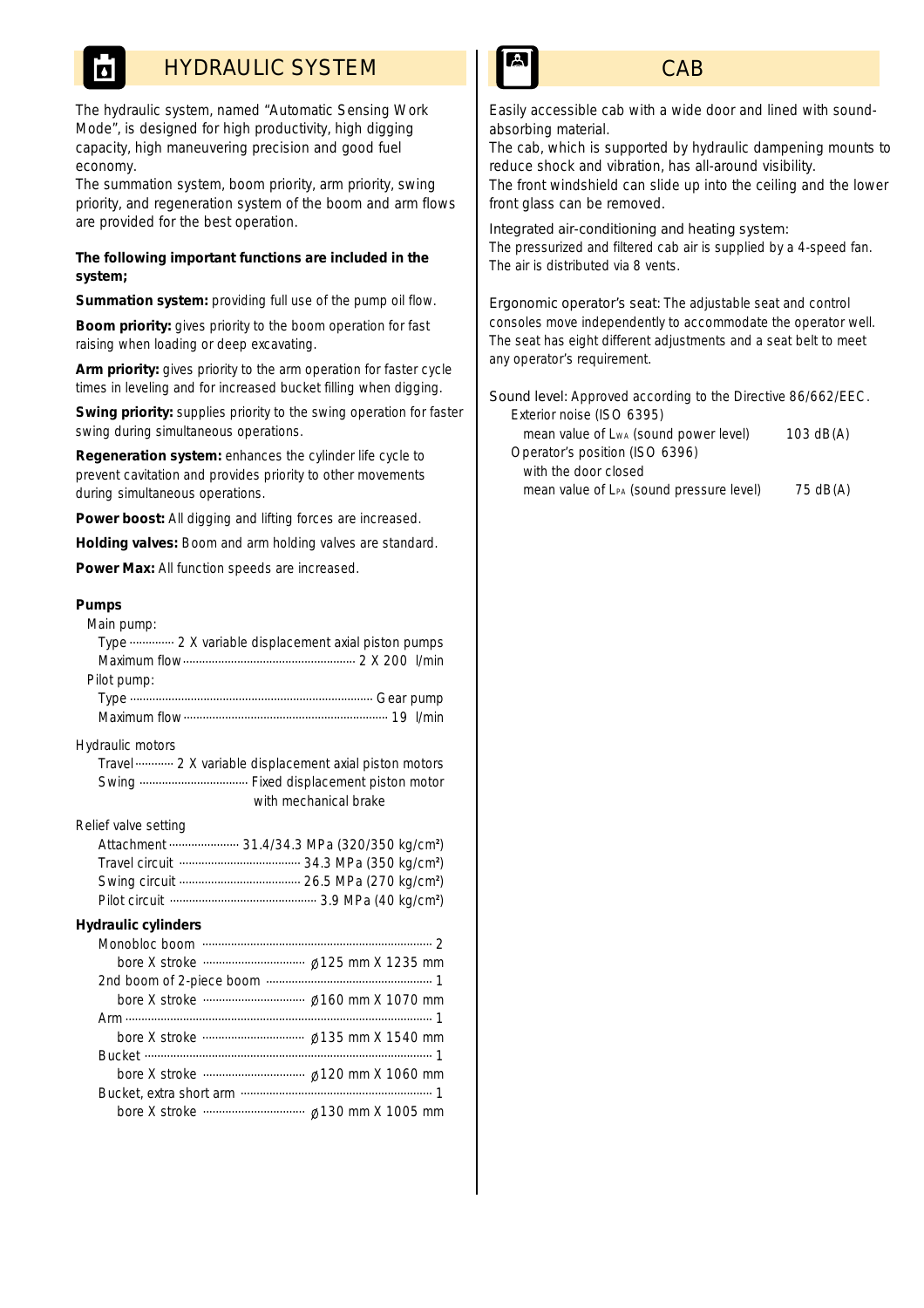

| <b>Description</b> | Shoe width | Operating weight | Ground pressure                     | Overall width |
|--------------------|------------|------------------|-------------------------------------|---------------|
|                    | 600 mm     | 20500 kg         | 42.2 kPa (0.43 kg/cm <sup>2</sup> ) | 2990 mm       |
| <b>Triple</b>      | 700 mm     | 20780 kg         | 37.3 kPa (0.38 kg/cm <sup>2</sup> ) | 3090 mm       |
| grouser            | 800 mm     | 21060 kg         | 32.4 kPa (0.33 kg/cm <sup>2</sup> ) | 3190 mm       |
|                    | 900 mm     | 21340 kg         | 29.4 kPa (0.30 kg/cm <sup>2</sup> ) | 3290 mm       |
| Rubber pad         | 600 mm     | 21280 kg         | 43.2 kPa (0.44 kg/cm <sup>2</sup> ) | 2990 mm       |
| Swamp shoe         | 910 mm     | 21420 kg         | 29.4 kPa (0.30 kg/cm <sup>2</sup> ) | 3300 mm       |

*Long crawler machine with 5.7 m boom, 2.9 m arm, 920 l (740 kg) bucket and 3500 kg counterweight.*

*Long crawler machine with 5.7 m boom, 2.9 m arm, 920 l (740 kg) bucket and 4000 kg counterweight.*

| <b>Description</b> | Shoe width | Operating weight<br>Ground pressure |                                     | Overall width |
|--------------------|------------|-------------------------------------|-------------------------------------|---------------|
|                    | $600$ mm   | 21000 kg                            | 43.2 kPa (0.44 kg/cm <sup>2</sup> ) |               |
| Triple             | 700 mm     | 21280 kg                            | 38.2 kPa (0.39 kg/cm <sup>2</sup> ) | 3090 mm       |
| grouser            | 800 mm     | 21560 kg                            | 33.1 kPa (0.34 kg/cm <sup>2</sup> ) | 3190 mm       |
|                    | 900 mm     | 21840 kg                            | 30.1 kPa (0.31 kg/cm <sup>2</sup> ) | 3290 mm       |
| Rubber pad         | $600$ mm   | 21780 kg                            | 44.2 kPa (0.45 kg/cm <sup>2</sup> ) | 2990 mm       |
| Swamp shoe         | 910 mm     | 21920 kg                            | 30.1 kPa (0.31 kg/cm <sup>2</sup> ) | 3300 mm       |

*Narrow long crawler machine with 5.7 m boom, 2.9 m arm, 920 l (740 kg) bucket and 4000 kg counterweight.*

| <b>Description</b>       | Shoe width | Operating weight                                | Ground pressure                     | Overall width |
|--------------------------|------------|-------------------------------------------------|-------------------------------------|---------------|
| <b>Triple</b><br>grouser | 600 mm     | 20410 kg                                        | 45.7 kPa (0.47 kg/cm <sup>2</sup> ) |               |
|                          | 700 mm     | 39.7 kPa (0.40 kg/cm <sup>2</sup> )<br>20680 kg |                                     | 2900 mm       |
|                          | 800 mm     | 20930 kg                                        | 35.1 kPa (0.36 kg/cm <sup>2</sup> ) | 3000 mm       |
|                          | 900 mm     | 21200 kg                                        | 31.6 kPa (0.32 kg/cm <sup>2</sup> ) | 3100 mm       |
| Rubber pad               | 600 mm     | 21050 kg                                        | 46.4 kPa (0.47 kg/cm <sup>2</sup> ) | 2800 mm       |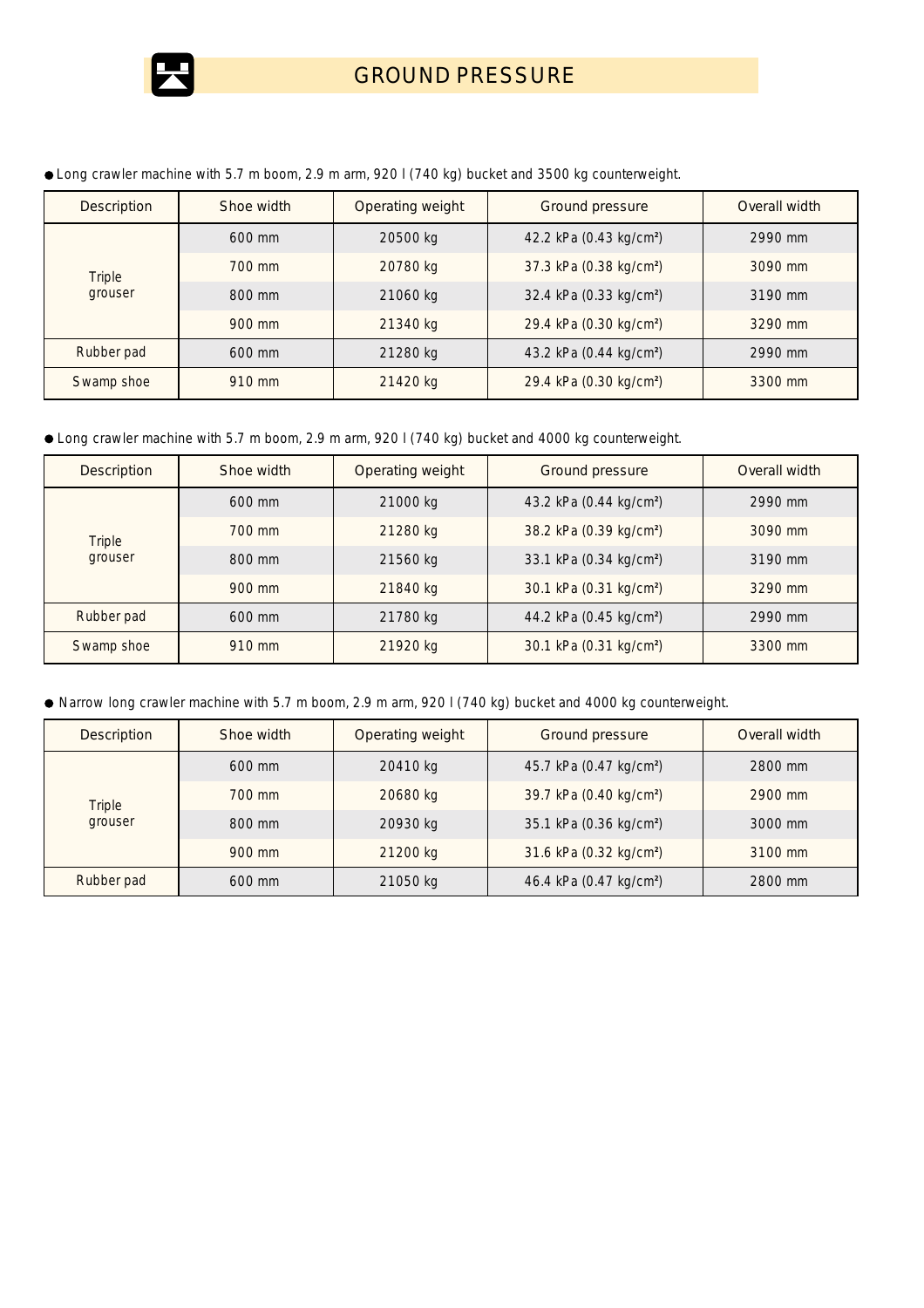| <b>Bucket</b> |                              |                 | Direct fit - GP bucket                   |                         | Quick fit - GP bucket |                         |
|---------------|------------------------------|-----------------|------------------------------------------|-------------------------|-----------------------|-------------------------|
|               | Bucket capacity (SAE / CECE) |                 | 950 / 860 l<br>1100 / 990 l<br>1250/1120 |                         |                       | 1100 / 990 l            |
| Cutting width |                              | 1050 mm         | 1200 mm                                  | 1300 mm                 | 1050 mm               | 1200 mm                 |
| Weight        |                              | 765 kg          | 815 kg                                   | 880 kg                  | 715 kg                | 760 kg                  |
| No. of teeth  |                              | $\overline{4}$  | $\overline{4}$                           | 5                       | 4                     | $\overline{4}$          |
|               | 1.8 <sub>m</sub>             | $@/@*$          | $O/O^*$                                  | $\square/O^*$           | $Q/Q^*$               | $O/O^*$                 |
| Arm options   | 2.3 m                        | $@/@*$          | $O/O^*$                                  | $\Box / \Box^*$         | $@/@*$                | $\square/O^*$           |
|               | 2.9 <sub>m</sub>             | $O/O^*$         | $\square/\square^*$                      | $\triangle/\square^*$   | $O/O^*$               | $\Box / \Box^*$         |
|               | 3.9 <sub>m</sub>             | $\Box / \Box^*$ | $\triangle/\triangle^*$                  | $\triangle/\triangle^*$ | $\square/\square^*$   | $\triangle/\triangle^*$ |

*Volvo GP bucket (curved side) and 3500 kg / 4000 kg \* counterweight.*

: Applicable for material density up to 2.0 t/m**<sup>3</sup>**

: Applicable for material density up to 1.8 t/m**<sup>3</sup>**

: Applicable for material density up to 1.5 t/m**<sup>3</sup>**

: Applicable for material density up to 1.2 t/m**3**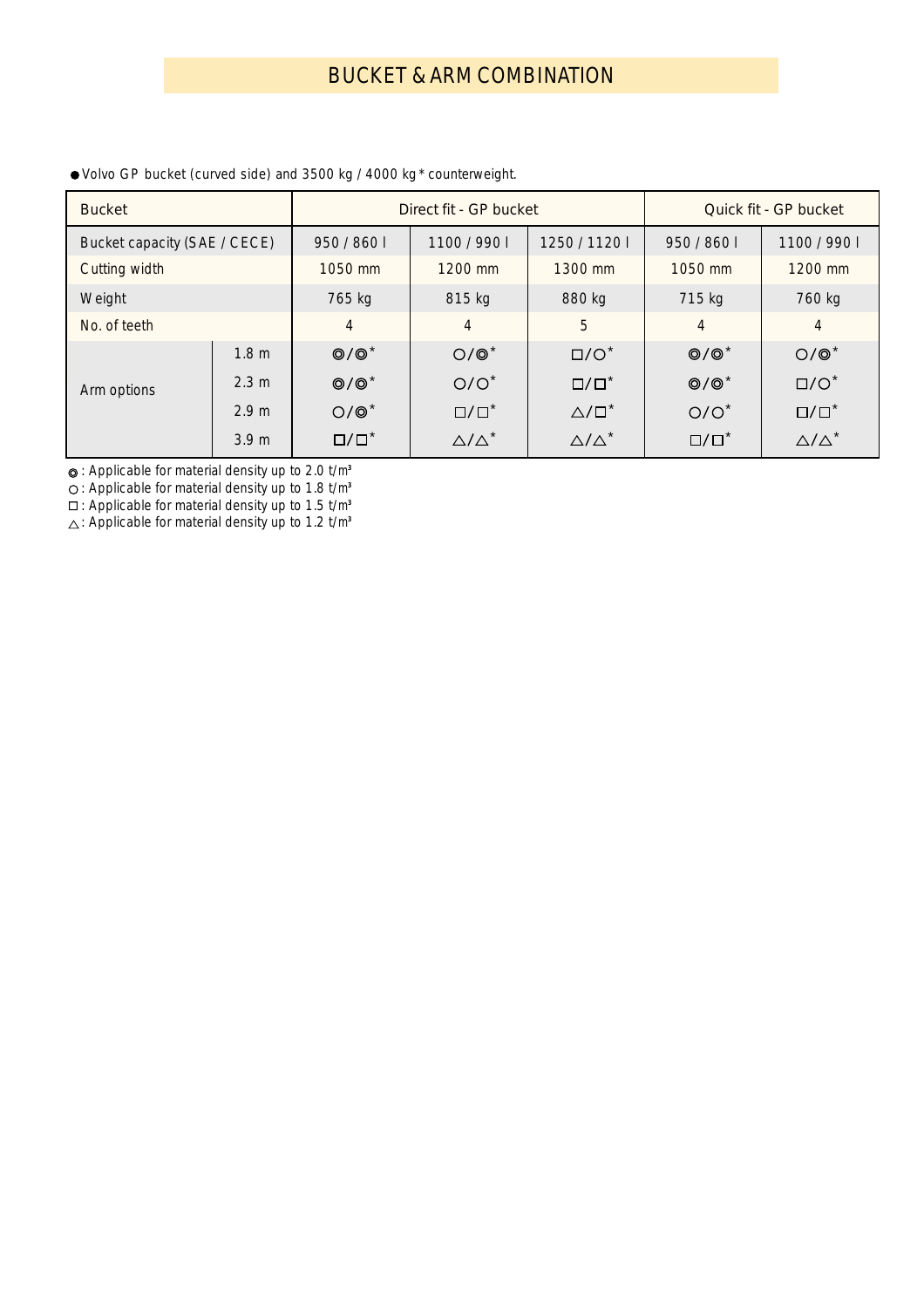# BUCKET & ARM COMBINATION

*Note: 1. Bucket size based on SAE-J296, heaped material with a 1:1 angle of repose. 2. "Max. permitted sizes" are for reference only and are not necessarily available from the factory.*

#### Max. permitted sizes for direct fit buckets:

Long crawler machine with counterweight: 3500 kg / 4000 kg \*

| <b>Description</b>               | unit | $1.8 \text{ m}$ Arm | $2.3 \text{ m}$ Arm | $2.9 \text{ m A}$ rm | $3.9 \text{ m}$ Arm |
|----------------------------------|------|---------------------|---------------------|----------------------|---------------------|
| GP bucket $1.5$ t/m <sup>3</sup> |      | 1600 / 1725 *       | 1475 / 1575 *       | $1325/1425$ *        | $1150/1225$ *       |
| GP bucket $1.8$ t/m <sup>3</sup> |      | 1400 / 1500 *       | 1275/1375*          | $1175/1250*$         | 1000/1075*          |
| RB bucket $1.8$ t/m <sup>3</sup> |      | 1300/1375*          | $1175/1275*$        | $1075/1150*$         | $925/1000*$         |
| RB bucket $2.0$ t/m <sup>3</sup> |      | $1200/1275*$        | 1100/1175*          | 1000/1075*           | 850/925*            |

#### Max. permitted sizes for quick fit buckets:

Long crawler machine with counterweight: 3500 kg / 4000 kg \*

| <b>Description</b>               | unit | $1.8 \text{ m}$ Arm | $2.3 \text{ m}$ Arm | $2.9 \text{ m}$ Arm | $3.9 \text{ m}$ Arm |
|----------------------------------|------|---------------------|---------------------|---------------------|---------------------|
| GP bucket 1.5 t/m <sup>3</sup>   |      | 1550 / 1650 *       | 1400 / 1525 *       | $1275/1375*$        | 1075 / 1175 *       |
| GP bucket 1.8 t/m <sup>3</sup>   |      | 1350/1450*          | 1225/1325*          | 1100/1200*          | 950/1025*           |
| RB bucket $1.8$ t/m <sup>3</sup> |      | 1250/1325*          | $1125/1225*$        | $1025/1100*$        | 875/950*            |
| RB bucket $2.0$ t/m <sup>3</sup> |      | 1150 / 1250 *       | 1050/1125*          | 950 / 1025 *        | 800/875*            |

## Max. permitted sizes for direct fit buckets:

Narrow long crawler machine with counterweight: 4000 kg

| <b>Description</b>               | unit | $1.8 \text{ m}$ Arm | $2.3 \text{ m}$ Arm | $2.9 \text{ m}$ Arm | $3.9 \text{ m}$ Arm |
|----------------------------------|------|---------------------|---------------------|---------------------|---------------------|
| GP bucket 1.5 t/m <sup>3</sup>   |      | 1525                | 1400                | 1275                | 1100                |
| GP bucket $1.8$ t/m <sup>3</sup> |      | 1350                | 1225                | 1125                | 950                 |
| RB bucket 1.8 t/m <sup>3</sup>   |      | 1250                | 1125                | 1025                | 875                 |
| RB bucket 2.0 t/m <sup>3</sup>   |      | 1150                | 1050                | 950                 | 825                 |

### Max. permitted sizes for quick fit buckets:

Narrow long crawler machine with counterweight: 4000 kg

| Description                                   | unit | $1.8 \text{ m}$ Arm | $2.3 \text{ m}$ Arm | $2.9 \text{ m A}$ rm | $3.9 \text{ m}$ Arm |
|-----------------------------------------------|------|---------------------|---------------------|----------------------|---------------------|
| $\overline{S}$ GP bucket 1.5 t/m <sup>3</sup> |      | 1475                | 1350                | 1225                 | 1025                |
| $\overline{G}P$ bucket 1.8 t/m <sup>3</sup>   |      | 1300                | 1175                | 1075                 | 900                 |
| RB bucket $1.8$ t/m <sup>3</sup>              |      | 1200                | 1075                | 975                  | 825                 |
| RB bucket $2.0$ t/m <sup>3</sup>              |      | 1100                | 1000                | 900                  | 775                 |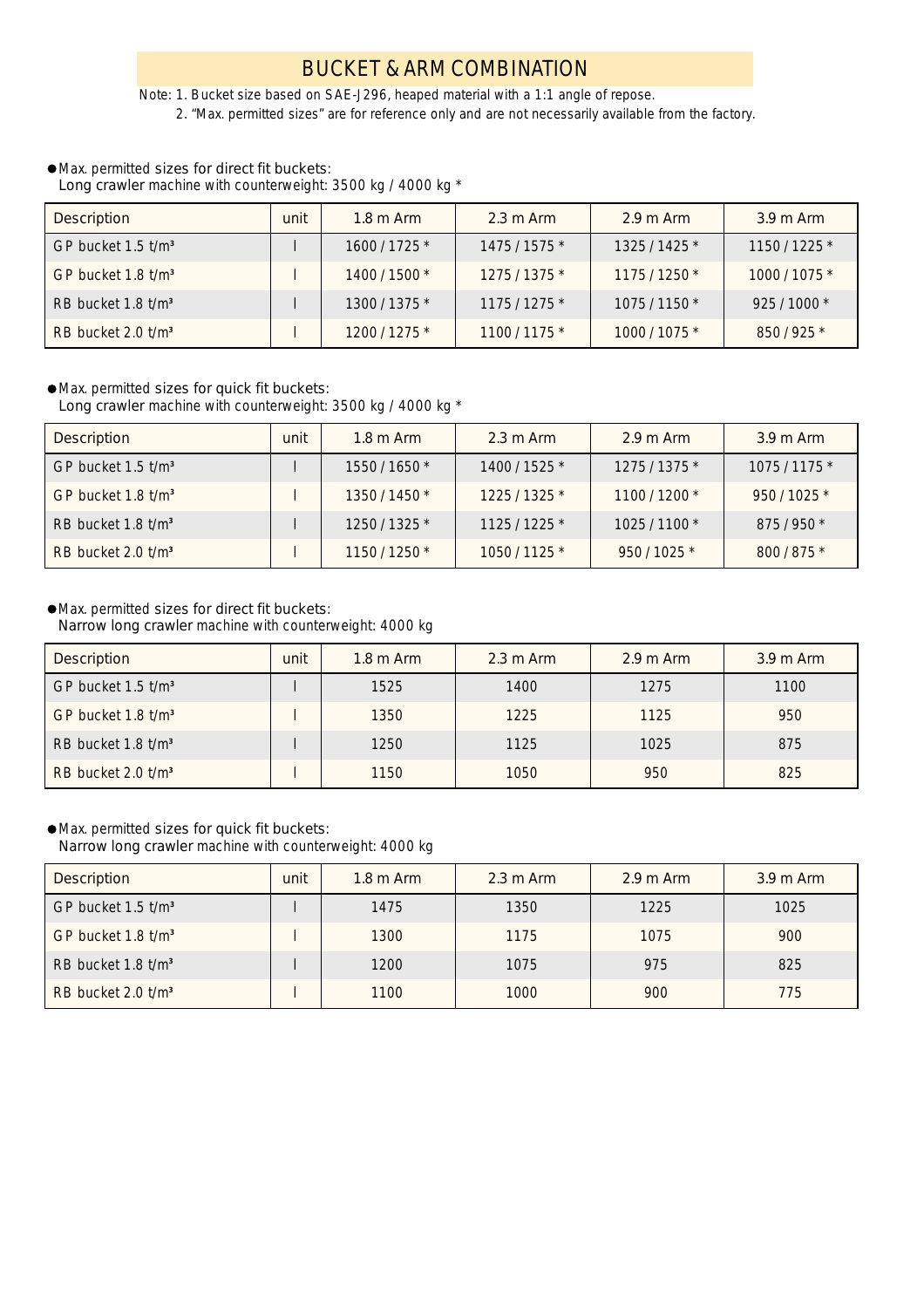# DIMENSIONS





| Arm                                 | unit |      | 1.8 <sub>m</sub> |      | 2.3 <sub>m</sub> | 2.9 <sub>m</sub> |            | 3.9 <sub>m</sub> |            |  |
|-------------------------------------|------|------|------------------|------|------------------|------------------|------------|------------------|------------|--|
| Undercarriage                       |      | LC   | <b>NLC</b>       | LC   | <b>NLC</b>       | LC               | <b>NLC</b> | LC               | <b>NLC</b> |  |
| A. Overall width of upper structure | mm   | 2710 | 2710             | 2710 | 2710             | 2710             | 2710       | 2710             | 2710       |  |
| <b>B.</b> Overall width             | mm   | 2990 | 2800             | 2990 | 2800             | 2990             | 2800       | 2990             | 2800       |  |
| C. Overall height of cab            | mm   | 2900 | 2900             | 2900 | 2900             | 2900             | 2900       | 2900             | 2900       |  |
| D. Tail swing radius                | mm   | 2850 | 2850             | 2850 | 2850             | 2850             | 2850       | 2850             | 2850       |  |
| E. Overall height of engine hood    | mm   | 2275 | 2275             | 2275 | 2275             | 2275             | 2275       | 2275             | 2275       |  |
| F. Counterweight clearance*         | mm   | 1025 | 1025             | 1025 | 1025             | 1025             | 1025       | 1025             | 1025       |  |
| G. Tumbler length                   | mm   | 3660 | 3370             | 3660 | 3370             | 3660             | 3370       | 3660             | 3370       |  |
| H. Track length                     | mm   | 4460 | 4170             | 4460 | 4170             | 4460             | 4170       | 4460             | 4170       |  |
| I. Track gauge                      | mm   | 2390 | 2200             | 2390 | 2200             | 2390             | 2200       | 2390             | 2200       |  |
| Shoe width                          | mm   | 600  | 600              | 600  | 600              | 600              | 600        | 600              | 600        |  |
| K. Min. ground clearance*           | mm   | 460  | 460              | 460  | 460              | 460              | 460        | 460              | 460        |  |
| L. Overall length                   | mm   | 9810 | 9810             | 9750 | 9750             | 9690             | 9690       | 9670             | 9670       |  |
| L'. Overall length                  | mm   | 9670 | 9670             | 9610 | 9610             | 9570             | 9570       | 9470             | 9470       |  |
| M. Overall height of boom           | mm   | 3150 | 3150             | 3120 | 3120             | 3000             | 3000       | 3590             | 3590       |  |
| M'. Overall height of boom          | mm   | 3040 | 3040             | 3040 | 3040             | 2960             | 2960       | 3630             | 3630       |  |

LC : Long crawler

NLC : Narrow long crawler

\* Without shoe grouser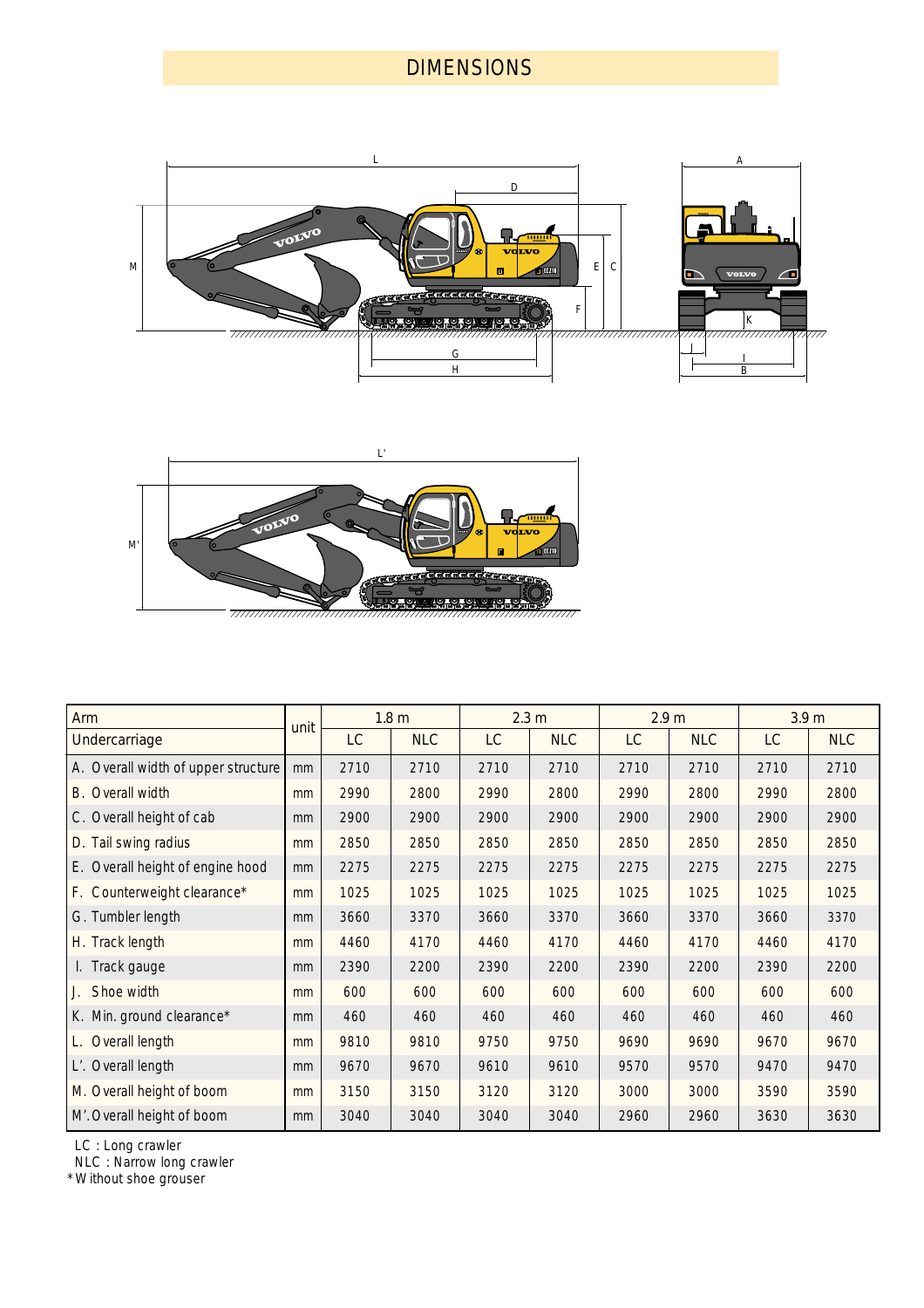# **DIMENSIONS**



| <b>Description</b> | 5.7 <sub>m</sub> |
|--------------------|------------------|
| Length             | 5910 mm          |
| Height             | 1585 mm          |
| Width              | 670 mm           |
| Weight *           | 1740 kg          |

\* Includes cylinder, piping and pin



| <b>Description</b> | $5.57 \; m$ |
|--------------------|-------------|
| Length             | 5780 mm     |
| Height             | 1570 mm     |
| Width              | 670 mm      |
| Weight *           | 2080 kg     |

\* Includes cylinder, piping and pins

## Arm









| Description | 1.8 <sub>m</sub> | 2.3 m   | 2.9 <sub>m</sub> | 3.9 <sub>m</sub> |
|-------------|------------------|---------|------------------|------------------|
| Length      | 2880 mm          | 3310 mm | 3900 mm          | 4940 mm          |
| Height      | 1000 mm          | 880 mm  | 880 mm           | 820 mm           |
| Width       | 440 mm           | 440 mm  | 440 mm           | 440 mm           |
| Weight *    | 880 kg           | 895 kg  | 970 kg           | 1120 kg          |

\* Includes cylinder, linkage and pins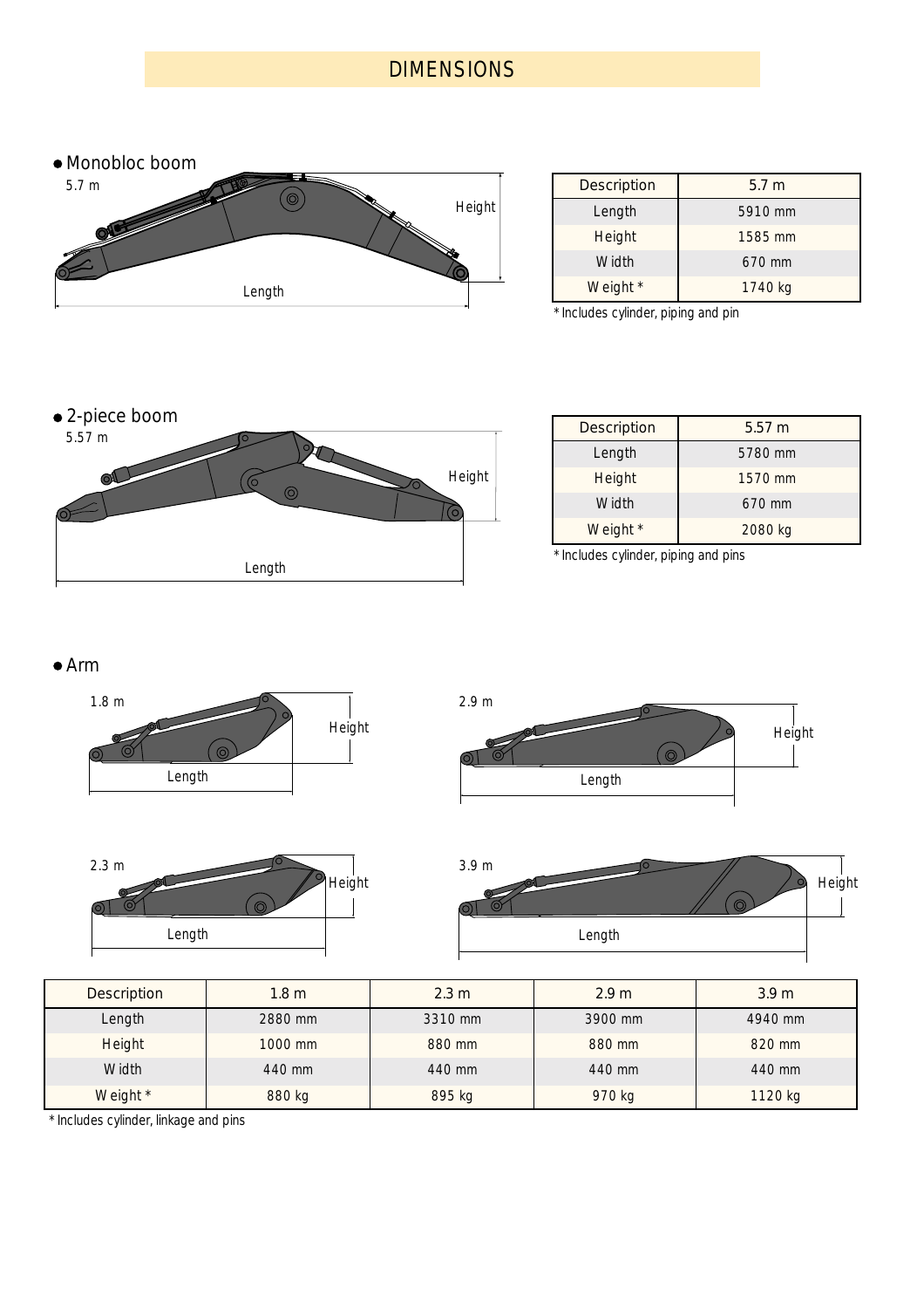# WORKING RANGES



## ● 5.7 m monobloc boom with direct fit bucket

| <b>Description</b>                  |    | $1.8 \text{ m}$ Arm | $2.3 \text{ m}$ Arm | $2.9 \text{ m Arm}$ | $3.9m$ Arm |
|-------------------------------------|----|---------------------|---------------------|---------------------|------------|
| A. Max. digging reach               | mm | 8930                | 9410                | 9940                | 10760      |
| B. Max. digging reach on ground     | mm | 8740                | 9230                | 9750                | 10610      |
| C. Max. digging depth               | mm | 5630                | 6130                | 6730                | 7730       |
| D. Max. digging depth (8' level)    | mm | 5320<br>5910        |                     | 6510                | 7550       |
| E. Max. vertical wall digging depth | mm | 4230                | 5370                | 5830                | 6570       |
| F. Max. cutting height              | mm | 8830                | 9230                | 9450                | 9620       |
| G. Max. dumping height              | mm | 6110                | 6410                | 6650                | 6830       |
| H. Min. front swing radius          | mm | 3920                | 3640                | 3650                | 3650       |

| Digging forces with direct fit bucket:                    |            |             | $2.3 \text{ m}$ Arm<br>$1.8 \text{ m}$ Arm |                              | $2.9 \text{ m}$ Arm          | $3.9 \text{ m}$ Arm          |  |
|-----------------------------------------------------------|------------|-------------|--------------------------------------------|------------------------------|------------------------------|------------------------------|--|
| Bucket tip radius                                         |            |             | 1470                                       | 1470                         | 1470                         | 1470                         |  |
| Breakout force-bucket<br>(Normal / Power boost)           | <b>SAE</b> | kN<br>(ton) | 138.3/151.1<br>(14.1 / 15.4)               | 118.7/129.5<br>(12.1 / 13.2) | 118.7/129.5<br>(12.1 / 13.2) | 118.7/129.5<br>(12.1 / 13.2) |  |
| Breakout force-bucket<br>(Normal / Power boost)           | <b>ISO</b> | kN<br>(ton) | 157.0/171.7<br>(16.0 / 17.5)               | 134.4/147.2<br>(13.7 / 15.0) | 134.4/147.2<br>(13.7 / 15.0) | 134.4/147.2<br>(13.7 / 15.0) |  |
| Tearout force-arm<br>(Normal / Power boost)               | <b>SAE</b> | kN<br>(ton) | 146.2/159.9<br>(14.9 / 16.3)               | 113.8/124.6<br>(11.6 / 12.7) | 94.2/103.0<br>(9.6/10.5)     | 78.5/86.3<br>(8.0/8.8)       |  |
| Tearout force-arm<br><b>ISO</b><br>(Normal / Power boost) |            | kN<br>(ton) | 152.1/166.8<br>(15.5 / 17.0)               | 118.7/129.5<br>(12.1 / 13.2) | 96.1 / 105.0<br>(9.8 / 10.7) | 80.4 / 88.3<br>(8.2 / 9.0)   |  |
| Rotation angle, bucket                                    |            | $\Omega$    | $158^\circ$                                | $177^{\circ}$                | $177^{\circ}$                | $175^\circ$                  |  |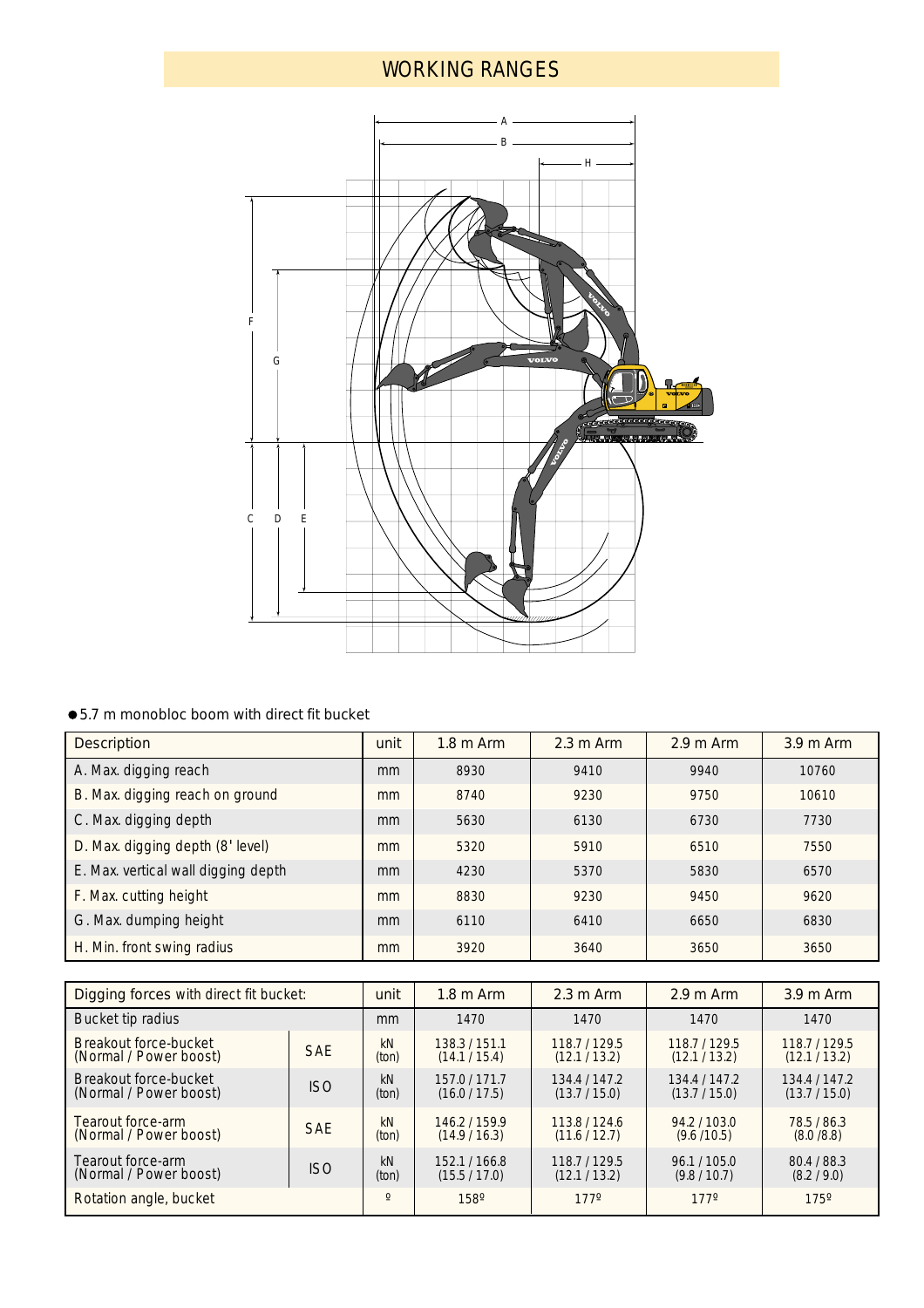# WORKING RANGES



## ● 5.57 m 2-piece boom with direct fit bucket

| <b>Description</b>                  |    | $1.8 \text{ m}$ Arm  | $2.3 \text{ m}$ Arm | $2.9 \text{ m Arm}$ | $3.9 \text{ m}$ Arm |  |
|-------------------------------------|----|----------------------|---------------------|---------------------|---------------------|--|
| A. Max. digging reach               | mm | 8820                 | 9310                | 9840                | 10680               |  |
| B. Max. digging reach on ground     | mm | 8640<br>9130<br>9680 |                     |                     | 10530               |  |
| C. Max. digging depth               | mm | 5220                 | 5720                | 6300                | 7240                |  |
| D. Max. digging depth (8' level)    | mm | 5100                 | 5610<br>6200        |                     | 7150                |  |
| E. Max. vertical wall digging depth | mm | 3990                 | 4770                | 5320                | 6180                |  |
| F. Max. cutting height              | mm | 9900                 | 10330               | 10710               | 11180               |  |
| G. Max. dumping height              | mm | 7010<br>7400         |                     | 7780                | 8270                |  |
| H. Min. front swing radius          |    | 2930                 | 2750                | 2470                | 2830                |  |

| Digging forces with direct fit bucket: |            |          | $1.8 \text{ m}$ Arm | $2.3 \text{ m Arm}$ | $2.9 \text{ m A}$ rm | $3.9 \text{ m}$ Arm |
|----------------------------------------|------------|----------|---------------------|---------------------|----------------------|---------------------|
| Bucket tip radius                      |            | mm       | 1470                | 1470                | 1470                 | 1470                |
| Breakout force-bucket                  | <b>SAE</b> | kN       | 138.3/151.1         | 118.7/129.5         | 118.7/129.5          | 118.7/129.5         |
| (Normal / Power boost)                 |            | (ton)    | (14.1 / 15.4)       | (12.1 / 13.2)       | (12.1 / 13.2)        | (12.1 / 13.2)       |
| Breakout force-bucket                  | <b>ISO</b> | kN       | 157.0/171.7         | 134.4 / 147.2       | 134.4/147.2          | 134.4 / 147.2       |
| (Normal / Power boost)                 |            | (ton)    | (16.0 / 17.5)       | (13.7 / 15.0)       | (13.7 / 15.0)        | (13.7 / 15.0)       |
| Tearout force-arm                      | <b>SAE</b> | kN       | 146.2/159.9         | 113.8/124.6         | 94.2/103.0           | 78.5/86.3           |
| (Normal / Power boost)                 |            | (ton)    | (14.9/16.3)         | (11.6 / 12.7)       | (9.6/10.5)           | (8.0/8.8)           |
| Tearout force-arm                      | <b>ISO</b> | kN       | 152.1/166.8         | 118.7/129.5         | 96.1/105.0           | 80.4 / 88.3         |
| (Normal / Power boost)                 |            | (ton)    | (15.5 / 17.0)       | (12.1 / 13.2)       | (9.8 / 10.7)         | (8.2 / 9.0)         |
| Rotation angle, bucket                 |            | $\Omega$ | $158^\circ$         | $177^{\circ}$       | $177^{\circ}$        | $175^\circ$         |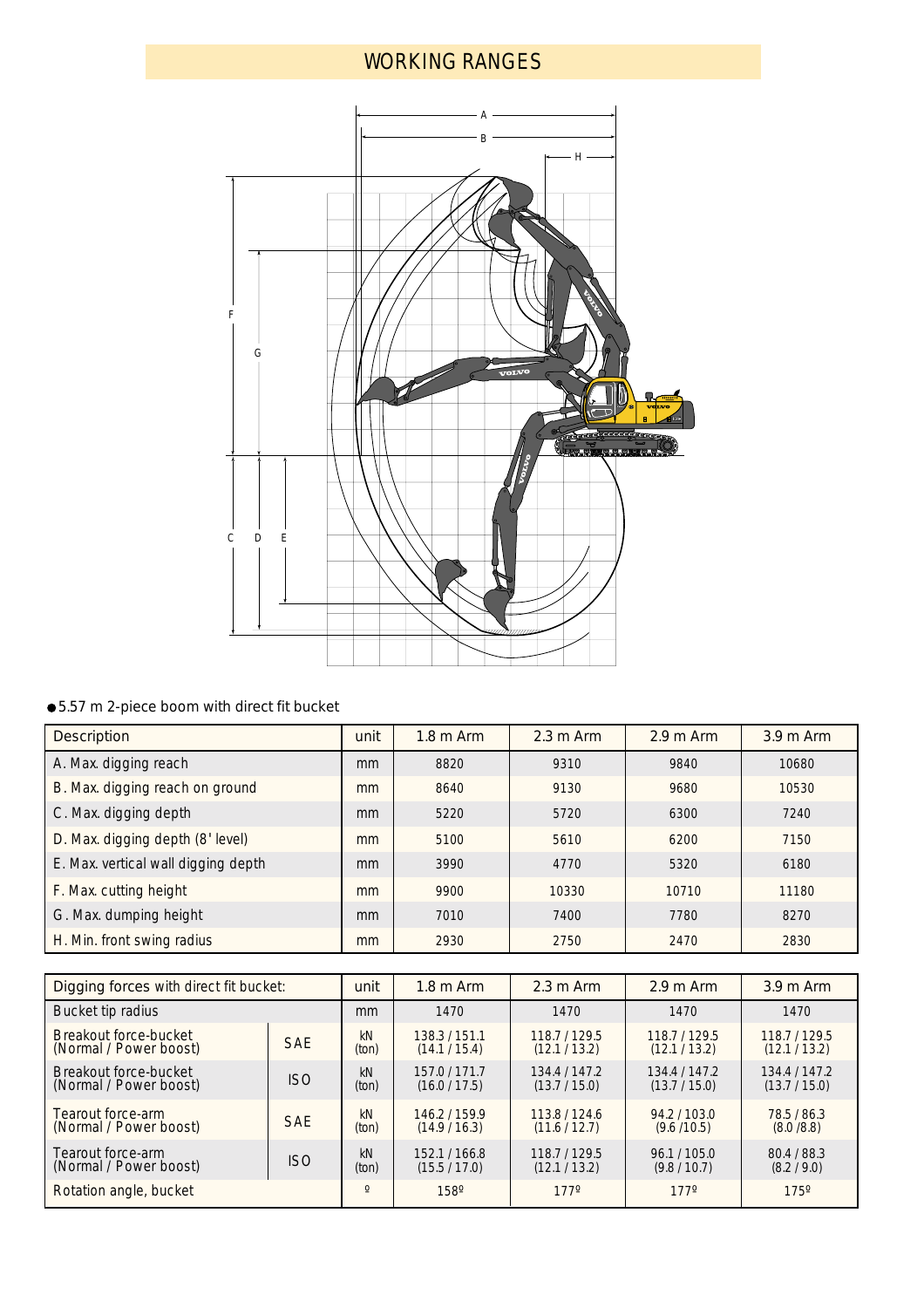| Across<br>Ӌ•             | Lifting hook               |         | 3 <sub>m</sub> | 4.5 m   |          | 6 m   |         | 7.5 m |         |         | Max.reach |      |
|--------------------------|----------------------------|---------|----------------|---------|----------|-------|---------|-------|---------|---------|-----------|------|
| undercarriage<br>Along   | related to<br>ground level | Œ       | 問              | ٣       | ப்       | ⊶ا⊡   | 問       | F     | 的       | F       | 凷         | Max. |
| ۳<br>undercarriage       |                            | kg      | kg             | kg      | kg       | kg    | kg      | kg    | kg      | kg      | kg        | mm   |
|                          | 7.5 <sub>m</sub>           |         |                |         |          |       |         |       |         | $*6350$ | $*6350$   | 4679 |
|                          | 6 m                        |         |                |         |          | 4810  | $*6050$ |       |         | 4660    | $*6070$   | 6110 |
| <b>Monobloc</b><br>boom  | 4.5 <sub>m</sub>           |         |                | 7250    | *7620    | 4690  | $*6340$ |       |         | 3730    | 5780      | 6932 |
| 5.7 <sub>m</sub>         | 3 <sub>m</sub>             |         |                |         |          | 4480  | 7080    |       |         | 3320    | 5170      | 7356 |
| $^{+}$                   | 1.5 <sub>m</sub>           |         |                |         |          | 4280  | 6860    |       |         | 3180    | 4990      | 7453 |
| Arm                      | 0 <sub>m</sub>             |         |                |         |          | 4180  | 6750    |       |         | 3270    | 5150      | 7237 |
| 1.8 <sub>m</sub>         | $-1.5 m$                   |         |                | 6270    | *10570   | 4180  | 6750    |       |         | 3650    | 5800      | 6677 |
|                          | $-3m$                      | *12190  | *12190         | 6420    | *9230    |       |         |       |         | 4670    | $*7110$   | 5667 |
|                          | $-4.5 m$                   |         |                |         |          |       |         |       |         |         |           |      |
|                          | 7.5 <sub>m</sub>           |         |                |         |          |       |         |       |         | *5690   | *5690     | 5417 |
| Monobloc                 | 6 m                        |         |                |         |          | 4910  | *5480   |       |         | 4090    | *5570     | 6688 |
| boom                     | 4.5 m                      |         |                | $*6970$ | $*6970$  | 4770  | *5940   |       |         | 3380    | 5210      | 7444 |
| 5.7 <sub>m</sub>         | 3 <sub>m</sub>             |         |                | 6880    | *8880    | 4550  | $*6750$ | 3260  | 5060    | 3040    | 4720      | 7840 |
| $^{+}$                   | 1.5 <sub>m</sub>           |         |                | 6450    | $*10460$ | 4340  | 6920    | 3170  | 4960    | 2920    | 4570      | 7931 |
| Arm                      | 0 <sub>m</sub>             |         |                | 6270    | 10710    | 4200  | 6770    | 3110  | 4890    | 2990    | 4690      | 7729 |
| 2.3 <sub>m</sub>         | $-1.5 m$                   | *9520   | *9520          | 6250    | 10690    | 4170  | 6730    |       |         | 3280    | 5180      | 7208 |
|                          | $-3m$                      | 12430   | *13560         | 6360    | *9860    | 4250  | 6820    |       |         | 4010    | 6390      | 6286 |
|                          | $-4.5 m$                   |         |                | 6660    | *7190    |       |         |       |         | 6210    | *6690     | 4727 |
|                          | 7.5 <sub>m</sub>           |         |                |         |          | *4940 | $*4940$ |       |         | $*4470$ | $*4470$   | 6172 |
|                          | 6 m                        |         |                |         |          | *4840 | *4840   |       |         | 3580    | $*4170$   | 7309 |
| Monobloc                 | 4.5 <sub>m</sub>           |         |                |         |          | 4850  | *5390   | 3390  | *5090   | 3030    | $*4110$   | 8005 |
| boom<br>5.7 <sub>m</sub> | 3 <sub>m</sub>             |         |                | 7050    | *8030    | 4610  | $*6270$ | 3290  | 5090    | 2750    | *4220     | 8374 |
| $^{+}$                   | 1.5 <sub>m</sub>           |         |                | 6550    | *9840    | 4370  | 6960    | 3170  | 4960    | 2650    | 4140      | 8460 |
| Arm                      | 0 <sub>m</sub>             | *4930   | *4930          | 6270    | 10720    | 4190  | 6770    | 3080  | 4870    | 2690    | 4230      | 8271 |
| 2.9 <sub>m</sub>         | $-1.5 m$                   | *9380   | *9380          | 6190    | 10620    | 4120  | 6680    | 3050  | 4830    | 2900    | 4590      | 7786 |
|                          | $-3m$                      | 12200   | *14820         | 6250    | $*10350$ | 4150  | 6710    |       |         | 3430    | 5440      | 6944 |
|                          | $-4.5 m$                   | *12060  | *12060         | 6450    | *8570    |       |         |       |         | 4770    | *6560     | 5579 |
|                          | 7.5 <sub>m</sub>           |         |                |         |          |       |         |       |         | *3390   | *3390     | 7272 |
|                          | 6 m                        |         |                |         |          |       |         | 3550  | $*4050$ | 2980    | *3240     | 8256 |
| Monobloc                 | 4.5 <sub>m</sub>           |         |                |         |          |       |         | 3470  | $*4310$ | 2580    | *3230     | 8877 |
| boom                     | 3 <sub>m</sub>             |         |                | $*6460$ | $*6460$  | 4730  | *5350   | 3340  | *4800   | 2360    | *3330     | 9210 |
| 5.7 <sub>m</sub>         | 1.5 <sub>m</sub>           | *8150   | *8150          | 6740    | *8550    | 4430  | $*6410$ | 3180  | 4990    | 2270    | *3540     | 9288 |
| $+$                      | 0 <sub>m</sub>             | $*6940$ | $*6940$        | 6300    | *10080   | 4190  | 6780    | 3050  | 4840    | 2280    | 3620      | 9116 |
| Arm                      | $-1.5 m$                   | *9120   | $*9120$        | 6090    | 10520    | 4040  | 6610    | 2960  | 4750    | 2420    | 3850      | 8680 |
| 3.9 <sub>m</sub>         | $-3m$                      | 11760   | *12770         | 6050    | 10470    | 4000  | 6560    | 2950  | 4730    | 2740    | 4380      | 7936 |
|                          | $-4.5 m$                   | 12020   | *14300         | 6150    | *9810    | 4070  | 6640    |       |         | 3470    | 5570      | 6779 |
|                          | $-6m$                      | *10660  | *10660         | 6450    | *7300    |       |         |       |         | 5680    | $*6510$   | 4917 |

## EC210 long crawler (Shoe 600 mm, Counterweight 3500 kg)

Notes : 1. Machine in "Fine Mode-F" (Power Boost), for lifting capacities.

2. The above loads are in compliance with SAE and ISO Hydraulic Excavator Lifting Capacity Standards.

3. Rated loads do not exceed 87% of hydraulic lifting capacity or 75% of tipping load.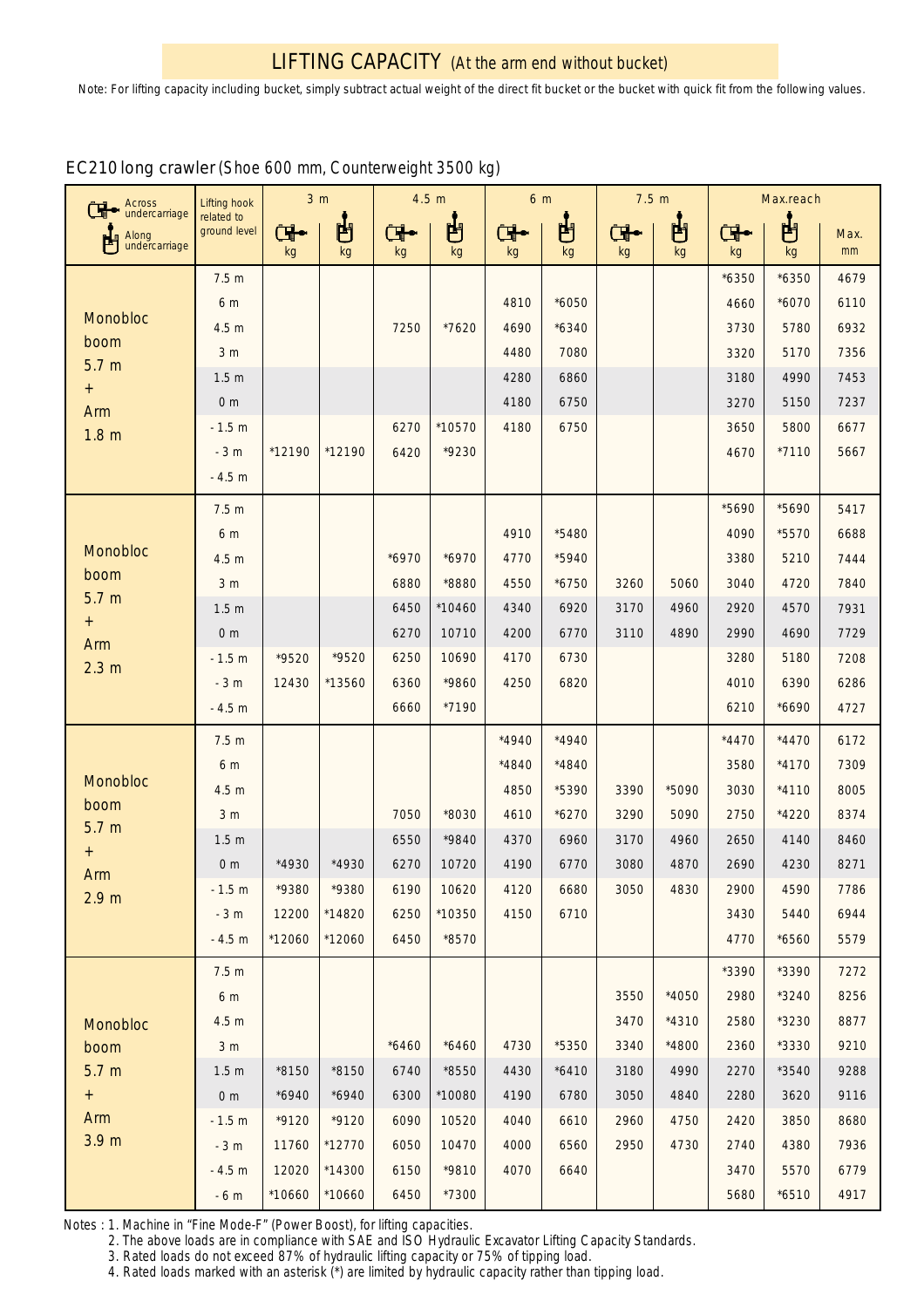| Across                                       | <b>Lifting hook</b>        | 3 <sub>m</sub> |         |         | 4.5 m   | 6 m     |         | 7.5 <sub>m</sub>      |         |         | Max.reach |            |
|----------------------------------------------|----------------------------|----------------|---------|---------|---------|---------|---------|-----------------------|---------|---------|-----------|------------|
| undercarriage<br>Along<br>門<br>undercarriage | related to<br>ground level | Ċi<br>kg       | 問<br>kg | F<br>kg | 問<br>kg | 보<br>kg | 的<br>kg | <del>҇╉</del> ╸<br>kg | 問<br>kg | F<br>kg | 甴<br>kg   | Max.<br>mm |
|                                              | 7.5 <sub>m</sub>           |                |         |         |         |         |         |                       |         | $*6350$ | $*6350$   | 4679       |
|                                              | 6 m                        |                |         |         |         | 5110    | $*6050$ |                       |         | 4950    | $*6070$   | 6110       |
| Monobloc                                     | 4.5 <sub>m</sub>           |                |         | *7620   | *7620   | 4990    | $*6340$ |                       |         | 3980    | *6080     | 6932       |
| boom                                         | 3 <sub>m</sub>             |                |         |         |         | 4780    | *7080   |                       |         | 3550    | 5470      | 7356       |
| 5.7 <sub>m</sub>                             | 1.5 <sub>m</sub>           |                |         |         |         | 4590    | 7250    |                       |         | 3410    | 5280      | 7453       |
| $^{+}$<br>Arm                                | 0 <sub>m</sub>             |                |         |         |         | 4480    | 7140    |                       |         | 3510    | 5450      | 7237       |
| 1.8 <sub>m</sub>                             | $-1.5 m$                   |                |         | 6710    | *10570  | 4480    | 7140    |                       |         | 3910    | 6130      | 6677       |
|                                              | $-3m$                      | *12190         | *12190  | 6860    | *9230   |         |         |                       |         | 4990    | $*7110$   | 5667       |
|                                              | $-4.5 m$                   |                |         |         |         |         |         |                       |         |         |           |            |
|                                              | 7.5 <sub>m</sub>           |                |         |         |         |         |         |                       |         | *5690   | *5690     | 5417       |
| Monobloc                                     | 6 m                        |                |         |         |         | 5210    | *5480   |                       |         | 4350    | *5570     | 6688       |
| boom                                         | 4.5 <sub>m</sub>           |                |         | $*6970$ | $*6970$ | 5070    | *5940   |                       |         | 3610    | 5500      | 7444       |
| 5.7 <sub>m</sub>                             | 3 <sub>m</sub>             |                |         | 7320    | *8880   | 4850    | $*6750$ | 3490                  | 5350    | 3260    | 4990      | 7840       |
| $^{+}$                                       | 1.5 <sub>m</sub>           |                |         | 6890    | *10460  | 4640    | 7310    | 3400                  | 5250    | 3140    | 4830      | 7931       |
| Arm                                          | 0 <sub>m</sub>             |                |         | 6710    | *11060  | 4500    | 7160    | 3340                  | 5180    | 3210    | 4970      | 7729       |
| 2.3 <sub>m</sub>                             | $-1.5 m$                   | *9520          | *9520   | 6700    | *10860  | 4470    | 7120    |                       |         | 3520    | 5480      | 7208       |
|                                              | $-3m$                      | 13260          | *13560  | 6800    | *9860   | 4550    | 7210    |                       |         | 4290    | $*6730$   | 6286       |
|                                              | $-4.5 m$                   |                |         | 7100    | *7190   |         |         |                       |         | 6630    | *6690     | 4727       |
|                                              | 7.5 <sub>m</sub>           |                |         |         |         | $*4940$ | *4940   |                       |         | $*4470$ | $*4470$   | 6172       |
| Monobloc                                     | 6 m                        |                |         |         |         | *4840   | *4840   |                       |         | 3820    | $*4170$   | 7309       |
| boom                                         | 4.5 <sub>m</sub>           |                |         |         |         | 5150    | *5390   | 3620                  | *5090   | 3240    | $*4110$   | 8005       |
| 5.7 <sub>m</sub>                             | 3 <sub>m</sub>             |                |         | 7500    | *8030   | 4910    | $*6270$ | 3520                  | 5380    | 2950    | *4220     | 8374       |
| $\,{}^+$                                     | 1.5 <sub>m</sub>           |                |         | 6990    | *9840   | 4670    | *7190   | 3400                  | 5250    | 2840    | 4380      | 8460       |
| Arm                                          | 0 <sub>m</sub>             | *4930          | *4930   | 6710    | *10840  | 4490    | 7160    | 3310                  | 5150    | 2890    | 4480      | 8271       |
| 2.9 <sub>m</sub>                             | $-1.5 m$                   | *9380          | *9380   | 6630    | *10990  | 4420    | 7070    | 3280                  | 5120    | 3120    | 4860      | 7786       |
|                                              | $-3m$                      | 13020          | *14820  | 6690    | *10350  | 4450    | 7100    |                       |         | 3680    | 5760      | 6944       |
|                                              | $-4.5 m$                   | *12060         | *12060  | 6890    | *8570   |         |         |                       |         | 5100    | *6560     | 5579       |
|                                              | 7.5 <sub>m</sub>           |                |         |         |         |         |         |                       |         | *3390   | *3390     | 7272       |
|                                              | 6 m                        |                |         |         |         |         |         | 3780                  | *4050   | 3180    | $*3240$   | 8256       |
| Monobloc                                     | 4.5 <sub>m</sub>           |                |         |         |         |         |         | 3700                  | $*4310$ | 2770    | *3230     | 8877       |
| boom                                         | 3 <sub>m</sub>             |                |         | $*6460$ | $*6460$ | 5030    | *5350   | 3560                  | *4800   | 2540    | *3330     | 9210       |
| 5.7 <sub>m</sub>                             | 1.5 <sub>m</sub>           | *8150          | *8150   | 7180    | *8550   | 4730    | $*6410$ | 3410                  | 4990    | 2450    | *3540     | 9288       |
| $+$                                          | 0 <sub>m</sub>             | $*6940$        | $*6940$ | 6740    | *10080  | 4490    | 7170    | 3270                  | 4840    | 2460    | 3840      | 9116       |
| Arm                                          | $-1.5 m$                   | $*9120$        | $*9120$ | 6530    | *10790  | 4340    | 7000    | 3190                  | 4750    | 2610    | 4090      | 8680       |
| 3.9 <sub>m</sub>                             | $-3m$                      | 12590          | *12770  | 6490    | *10730  | 4300    | 6950    | 3180                  | 4730    | 2950    | 4650      | 7936       |
|                                              | $-4.5 m$                   | 12850          | *14300  | 6590    | *9810   | 4370    | 7030    |                       |         | 3720    | 5900      | 6779       |
|                                              | $-6m$                      | *10660         | *10660  | 6890    | $*7300$ |         |         |                       |         | 6070    | $*6510$   | 4917       |

# EC210 long crawler (Shoe 600 mm, Counterweight 4000 kg)

Notes : 1. Machine in "Fine Mode-F" (Power Boost), for lifting capacities.

2. The above loads are in compliance with SAE and ISO Hydraulic Excavator Lifting Capacity Standards.

3. Rated loads do not exceed 87% of hydraulic lifting capacity or 75% of tipping load.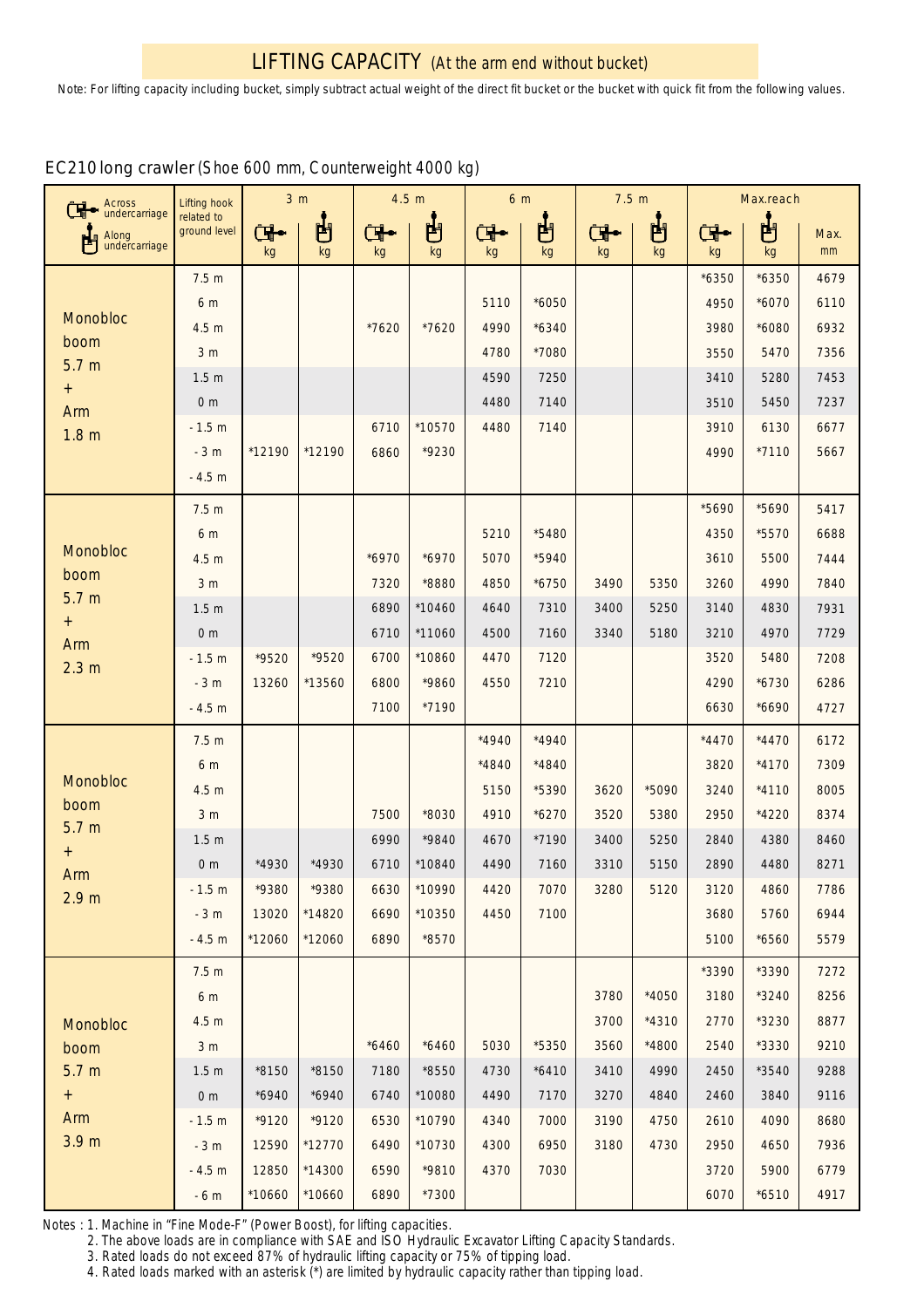| Across<br>undercarriage                                                                  | Lifting hook<br>related to<br>ground level | 3 <sub>m</sub> |         | 4.5 m    |         | 6 <sub>m</sub> |         | 7.5 m    |         | Max.reach            |         |            |
|------------------------------------------------------------------------------------------|--------------------------------------------|----------------|---------|----------|---------|----------------|---------|----------|---------|----------------------|---------|------------|
| Along<br>undercarriage                                                                   |                                            | ما⊡<br>kg      | 甴<br>kg | ▜•<br>kg | 甴<br>kg | ¥∙<br>kg       | 凷<br>kg | Œ.<br>kg | 甴<br>kg | $\blacksquare$<br>kg | 甴<br>kg | Max.<br>mm |
| 2-piece<br>boom<br>5.57 m<br>$\begin{array}{c} + \end{array}$<br>Arm<br>1.8 <sub>m</sub> | 7.5 <sub>m</sub>                           |                |         | 8120     | *8580   |                |         |          |         | 8100                 | *8580   | 4505       |
|                                                                                          | 6 m                                        | *10860         | *10860  | 8110     | *8430   |                |         |          |         | 5060                 | *7370   | 5979       |
|                                                                                          | 4.5 m                                      |                |         | 7670     | *9360   | 4940           | *7470   |          |         | 4020                 | 6230    | 6817       |
|                                                                                          | 3 <sub>m</sub>                             |                |         |          |         | 4720           | 7450    |          |         | 3570                 | 5550    | 7248       |
|                                                                                          | 1.5 <sub>m</sub>                           |                |         |          |         | 4510           | 7220    |          |         | 3420                 | 5350    | 7347       |
|                                                                                          | 0 <sub>m</sub>                             |                |         | 6570     | *10240  | 4410           | 7100    |          |         | 3520                 | 5550    | 7128       |
|                                                                                          | $-1.5 m$                                   |                |         | 6620     | *8690   | 4420           | $*6630$ |          |         | 3960                 | *5680   | 6557       |
|                                                                                          | $-3m$                                      |                |         |          |         |                |         |          |         |                      |         |            |
|                                                                                          | $-4.5 m$                                   |                |         |          |         |                |         |          |         |                      |         |            |
|                                                                                          | 7.5 <sub>m</sub>                           |                |         | *7770    | *7770   |                |         |          |         | 6370                 | $*6940$ | 5265       |
| 2-piece                                                                                  | 6 m                                        |                |         | *7880    | *7880   | 5170           | *6890   |          |         | 4420                 | $*6270$ | 6566       |
| boom                                                                                     | 4.5 m                                      |                |         | 7870     | *8860   | 5030           | *7180   |          |         | 3630                 | 5590    | 7335       |
| 5.57 m                                                                                   | 3 <sub>m</sub>                             |                |         | 7280     | *10200  | 4790           | 7540    | 3430     | 5310    | 3260                 | 5060    | 7737       |
| $\begin{array}{c} + \end{array}$                                                         | 1.5 <sub>m</sub>                           |                |         | 6800     | *10980  | 4570           | 7280    | 3340     | 5210    | 3130                 | 4890    | 7830       |
| Arm                                                                                      | 0 <sub>m</sub>                             |                |         | 6600     | *10660  | 4430           | 7120    | 3280     | 5150    | 3210                 | 5030    | 7625       |
| 2.3 <sub>m</sub>                                                                         | $-1.5 m$                                   | *10180         | *10180  | 6590     | $*9420$ | 4400           | 7090    |          |         | 3540                 | $*5470$ | 7096       |
|                                                                                          | $-3m$                                      |                |         | 6730     | $*7130$ | 4520           | *5020   |          |         | 4380                 | *4680   | 6157       |
|                                                                                          | $-4.5 m$                                   |                |         |          |         |                |         |          |         |                      |         |            |
|                                                                                          | 7.5 <sub>m</sub>                           |                |         | $*6390$  | *6390   | $*4660$        | $*4660$ |          |         | *5570                | *5570   | 4044       |
|                                                                                          | 6 m                                        |                |         | $*6440$  | $*6440$ | 5280           | $*6360$ |          |         | *4490                | *4490   | 6042       |
| 2-piece<br>boom                                                                          | 4.5 m                                      | *8290          | *8290   | 8070     | *8150   | 5120           | $*6750$ | 3560     | 5470    | 3860                 | $*4140$ | 7200       |
| 5.57 m                                                                                   | 3 <sub>m</sub>                             |                |         | 7470     | *9610   | 4860           | *7360   | 3460     | 5350    | 3250                 | *4060   | 7906       |
| $^{+}$                                                                                   | 1.5 <sub>m</sub>                           |                |         | 6920     | *10730  | 4600           | 7330    | 3340     | 5220    | 2950                 | $*4140$ | 8280       |
| Arm                                                                                      | 0 <sub>m</sub>                             | $*5400$        | $*5400$ | 6610     | *10870  | 4420           | 7120    | 3250     | 5120    | 2830                 | $*4400$ | 8366       |
| 2.9 <sub>m</sub>                                                                         | $-1.5 m$                                   | *9860          | *9860   | 6530     | *10030  | 4340           | 7040    | 3230     | 5100    | 2880                 | 4530    | 8175       |
|                                                                                          | $-3m$                                      | *10490         | *10490  | 6600     | *8200   | 4390           | $*6090$ |          |         | 3130                 | 4930    | 7685       |
|                                                                                          | $-4.5 m$                                   |                |         |          |         |                |         |          |         | 3720                 | *4760   | 6829       |
|                                                                                          | 7.5 <sub>m</sub>                           |                |         |          |         | $*4640$        | $*4640$ |          |         | *3870                | *3870   | 5604       |
|                                                                                          | 6 m                                        |                |         |          |         | *4860          | *4860   | 3750     | $*4360$ | *3390                | *3390   | 7169       |
| 2-piece                                                                                  | 4.5 <sub>m</sub>                           |                |         | *5090    | *5090   | 5300           | $*5440$ | 3670     | $*5100$ | 3200                 | *3220   | 8165       |
| boom                                                                                     | 3 <sub>m</sub>                             | *12160         | *12160  | 7840     | *8380   | 5010           | $*6670$ | 3520     | 5440    | 2760                 | *3190   | 8793       |
| 5.57 m                                                                                   | 1.5 <sub>m</sub>                           | *9430          | *9430   | 7150     | *9920   | 4690           | $*7400$ | 3360     | 5250    | 2530                 | *3270   | 9129       |
| $\boldsymbol{+}$                                                                         | 0 <sub>m</sub>                             | *7400          | $*7400$ | 6650     | *10730  | 4420           | 7140    | 3220     | 5100    | 2430                 | $*3470$ | 9207       |
| Arm<br>3.9 <sub>m</sub>                                                                  | $-1.5 m$                                   | *9530          | *9530   | 6420     | *10570  | 4270           | 6960    | 3130     | 5000    | 2450                 | *3830   | 9034       |
|                                                                                          | $-3m$                                      | 12410          | *13260  | 6390     | $*9450$ | 4230           | 6920    | 3130     | 5000    | 2600                 | 4130    | 8594       |
|                                                                                          | $-4.5 m$                                   |                |         | 6520     | *7200   | 4330           | *5190   |          |         | 2960                 | *4680   | 7842       |
|                                                                                          | $-6m$                                      |                |         |          |         |                |         |          |         | 3780                 | $*4190$ | 6668       |

# EC210 long crawler (Shoe 600 mm, Counterweight 4000 kg)

Notes : 1. Machine in "Fine Mode-F" (Power Boost), for lifting capacities.

2. The above loads are in compliance with SAE and ISO Hydraulic Excavator Lifting Capacity Standards.

3. Rated loads do not exceed 87% of hydraulic lifting capacity or 75% of tipping load.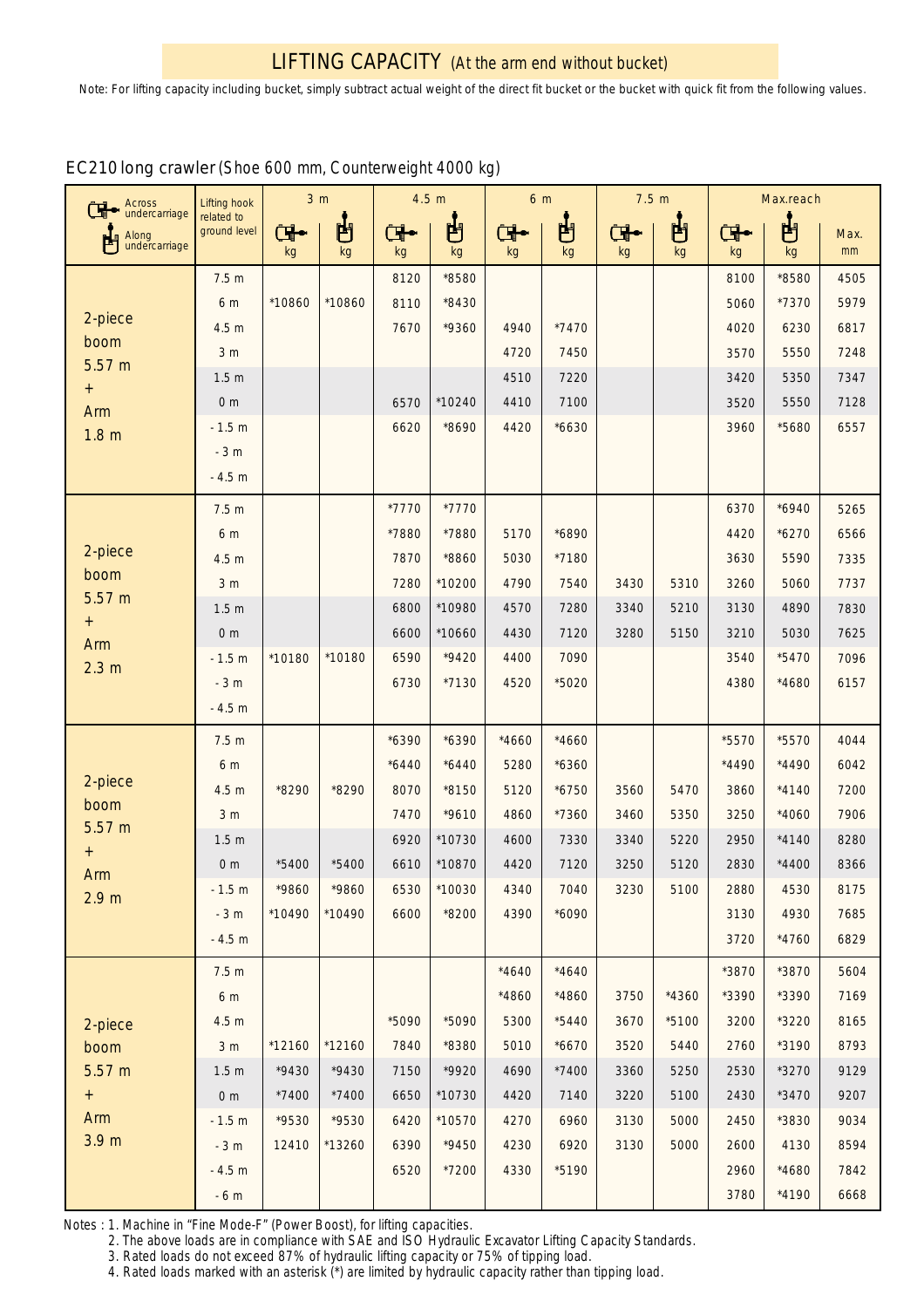## EC210 narrow long crawler (Shoe 600 mm, Counterweight 4000 kg)

| Across<br>undercarriage<br>ъ              | Lifting hook<br>related to<br>ground level | 3 <sub>m</sub> |          | 4.5 m   |         | 6 m     |         | 7.5 m    |         | Max.reach |         |            |
|-------------------------------------------|--------------------------------------------|----------------|----------|---------|---------|---------|---------|----------|---------|-----------|---------|------------|
| Along<br>胡<br>undercarriage               |                                            | ŒŤ<br>kg       | 問<br>kg  | <br>kg  | 問<br>kg | ď<br>kg | 甴<br>kg | ₲₻<br>kg | 問<br>kg | ₲•<br>kg  | 甴<br>kg | Max.<br>mm |
|                                           | 7.5 <sub>m</sub>                           |                |          |         |         |         |         |          |         | $*6350$   | $*6350$ | 4679       |
|                                           | 6 m                                        |                |          |         |         | 4600    | $*6050$ |          |         | 4460      | $*6070$ | 6110       |
| Monobloc                                  | 4.5 <sub>m</sub>                           |                |          | 6880    | *7620   | 4480    | $*6340$ |          |         | 3580      | 5370    | 6932       |
| boom<br>5.7 <sub>m</sub><br>$^{+}$<br>Arm | 3 <sub>m</sub>                             |                |          |         |         | 4270    | 6530    |          |         | 3180      | 4800    | 7356       |
|                                           | 1.5 <sub>m</sub>                           |                |          |         |         | 4090    | 6320    |          |         | 3050      | 4630    | 7453       |
|                                           | 0 <sub>m</sub>                             |                |          |         |         | 3990    | 6210    |          |         | 3130      | 4780    | 7237       |
| 1.8 <sub>m</sub>                          | $-1.5 m$                                   |                |          | 5930    | 9680    | 3990    | 6210    |          |         | 3490      | 5360    | 6677       |
|                                           | $-3m$                                      | 11620          | *12190   | 6070    | *9230   |         |         |          |         | 4450      | 6910    | 5667       |
|                                           | $-4.5 m$                                   |                |          |         |         |         |         |          |         |           |         |            |
|                                           | 7.5 <sub>m</sub>                           |                |          |         |         |         |         |          |         | 5530      | *5690   | 5417       |
| Monobloc                                  | 6 <sub>m</sub>                             |                |          |         |         | 4700    | *5480   |          |         | 3920      | *5570   | 6688       |
| boom                                      | 4.5 m                                      |                |          | $*6970$ | $*6970$ | 4560    | *5940   |          |         | 3240      | 4840    | 7444       |
| 5.7 <sub>m</sub>                          | 3 <sub>m</sub>                             |                |          | 6520    | *8880   | 4340    | 6610    | 3130     | 4710    | 2920      | 4390    | 7840       |
| $^{+}$                                    | 1.5 <sub>m</sub>                           |                |          | 6100    | 9880    | 4140    | 6380    | 3040     | 4610    | 2800      | 4240    | 7931       |
| Arm<br>2.3 <sub>m</sub>                   | 0 <sub>m</sub>                             |                |          | 5920    | 9680    | 4010    | 6230    | 2980     | 4540    | 2860      | 4360    | 7729       |
|                                           | $-1.5 m$                                   | *9520          | *9520    | 5910    | 9660    | 3970    | 6190    |          |         | 3140      | 4800    | 7208       |
|                                           | $-3m$                                      | 11480          | *13560   | 6010    | 9780    | 4050    | 6280    |          |         | 3830      | 5900    | 6286       |
|                                           | $-4.5 m$                                   |                |          | 6300    | *7190   |         |         |          |         | 5890      | *6690   | 4727       |
|                                           | 7.5 <sub>m</sub>                           |                |          |         |         | 4790    | $*4940$ |          |         | $*4470$   | $*4470$ | 6172       |
|                                           | 6 m                                        |                |          |         |         | 4790    | *4840   |          |         | 3430      | $*4170$ | 7309       |
| Monobloc<br>boom                          | 4.5 <sub>m</sub>                           |                |          |         |         | 4640    | *5390   | 3250     | 4840    | 2910      | $*4110$ | 8005       |
| 5.7 <sub>m</sub>                          | 3 <sub>m</sub>                             |                |          | 6690    | *8030   | 4400    | $*6270$ | 3150     | 4730    | 2640      | 3980    | 8374       |
| $^{+}$                                    | 1.5 <sub>m</sub>                           |                |          | 6200    | *9840   | 4160    | 6420    | 3030     | 4610    | 2540      | 3850    | 8460       |
| Arm                                       | 0 <sub>m</sub>                             | *4930          | *4930    | 5930    | 9690    | 4000    | 6230    | 2950     | 4510    | 2570      | 3930    | 8271       |
| 2.9 <sub>m</sub>                          | $-1.5 m$                                   | *9380          | *9380    | 5850    | 9600    | 3920    | 6150    | 2910     | 4480    | 2780      | 4260    | 7786       |
|                                           | $-3m$                                      | 11250          | *14820   | 5900    | 9660    | 3950    | 6180    |          |         | 3270      | 5040    | 6944       |
|                                           | $-4.5 m$                                   | 11590          | *12060   | 6100    | *8570   |         |         |          |         | 4540      | *6560   | 5579       |
|                                           | 7.5 <sub>m</sub>                           |                |          |         |         |         |         |          |         | *3390     | *3390   | 7272       |
|                                           | 6 m                                        |                |          |         |         |         |         | 3410     | *4050   | 2860      | *3240   | 8256       |
| Monobloc                                  | 4.5 <sub>m</sub>                           |                |          |         |         |         |         | 3330     | $*4310$ | 2480      | *3230   | 8877       |
| boom                                      | 3 <sub>m</sub>                             |                |          | $*6460$ | $*6460$ | 4520    | *5350   | 3200     | 4790    | 2270      | *3330   | 9210       |
| 5.7 <sub>m</sub>                          | 1.5 <sub>m</sub>                           | *8150          | $*8150$  | 6380    | *8550   | 4230    | $*6410$ | 3040     | 4630    | 2170      | 3330    | 9288       |
| $+$                                       | 0 <sub>m</sub>                             | $*6940$        | $*6940$  | 5950    | 9730    | 3990    | 6230    | 2910     | 4480    | 2190      | 3370    | 9116       |
| Arm                                       | $-1.5 m$                                   | *9120          | $*9120$  | 5740    | 9490    | 3840    | 6070    | 2830     | 4390    | 2310      | 3580    | 8680       |
| 3.9 <sub>m</sub>                          | $-3m$                                      | 10840          | *12770   | 5700    | 9450    | 3800    | 6020    | 2820     | 4380    | 2620      | 4060    | 7936       |
|                                           | $-4.5 m$                                   | 11080          | $*14300$ | 5810    | 9570    | 3870    | 6100    |          |         | 3310      | 5140    | 6779       |
|                                           | $-6m$                                      | *10660         | *10660   | 6100    | $*7300$ |         |         |          |         | 5390      | $*6510$ | 4917       |

Notes : 1. Machine in "Fine Mode-F" (Power Boost), for lifting capacities.

2. The above loads are in compliance with SAE and ISO Hydraulic Excavator Lifting Capacity Standards.

3. Rated loads do not exceed 87% of hydraulic lifting capacity or 75% of tipping load.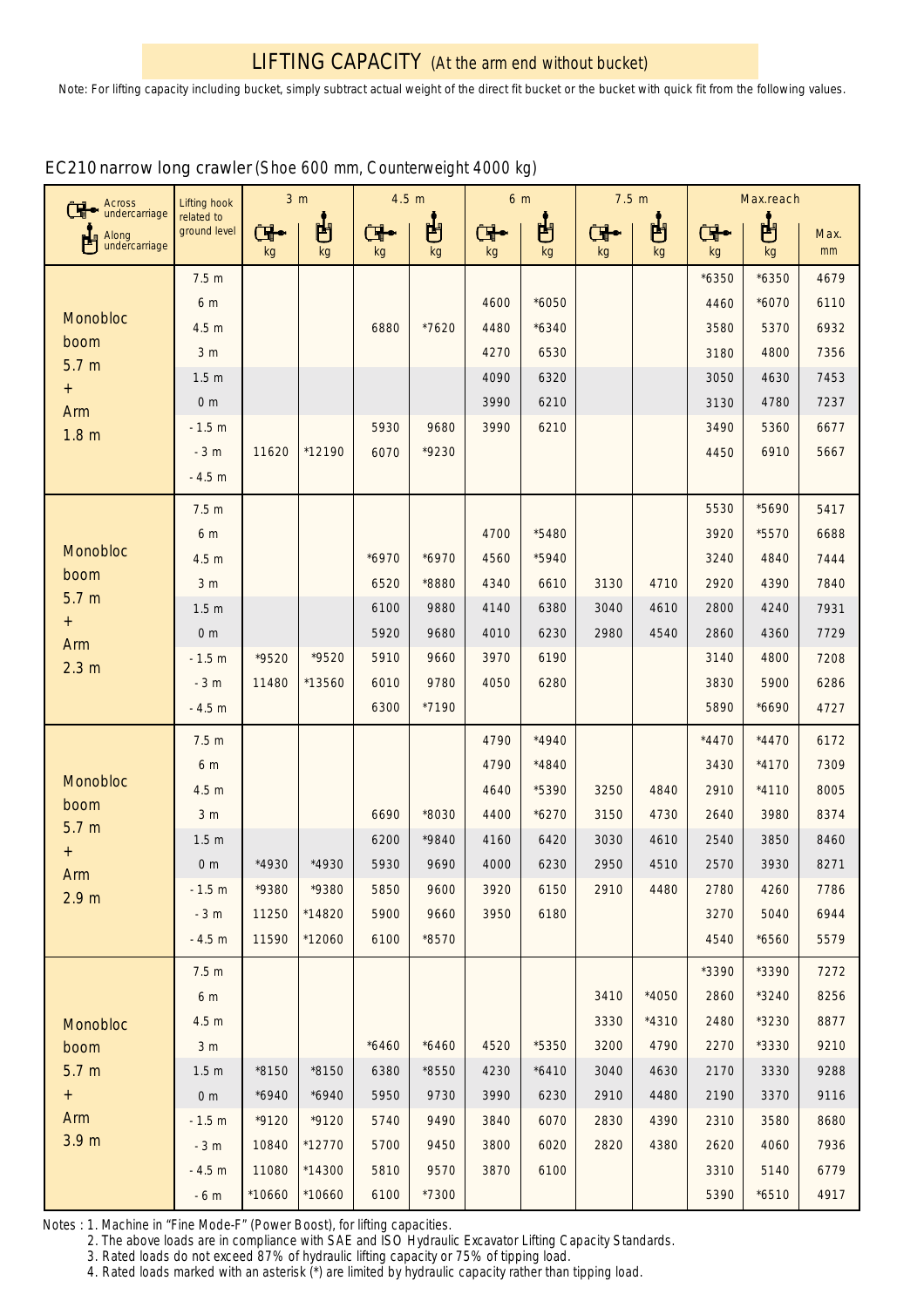| Across<br>undercarriage<br>Œ                   | Lifting hook<br>related to<br>ground level | 3 <sub>m</sub> |          | 4.5 m    |         | 6 <sub>m</sub>       |         | 7.5 m    |         | Max.reach |         |            |
|------------------------------------------------|--------------------------------------------|----------------|----------|----------|---------|----------------------|---------|----------|---------|-----------|---------|------------|
| Along<br>undercarriage                         |                                            | ₲⊷<br>kg       | ப்<br>kg | ₲•<br>kg | 甴<br>kg | $\blacksquare$<br>kg | 甴<br>kg | d-<br>kg | 甴<br>kg | ₲•<br>kg  | 占<br>kg | Max.<br>mm |
| 2-piece<br>boom<br>5.57 m<br>$^{\rm +}$<br>Arm | 7.5 <sub>m</sub>                           |                |          | 7280     | *8580   |                      |         |          |         | 7270      | *8580   | 4505       |
|                                                | 6 m                                        | *10860         | *10860   | 7270     | $*8430$ |                      |         |          |         | 4540      | 6880    | 5979       |
|                                                | 4.5 m                                      |                |          | 6850     | *9360   | 4420                 | 6740    |          |         | 3600      | 5470    | 6817       |
|                                                | 3 <sub>m</sub>                             |                |          |          |         | 4210                 | 6500    |          |         | 3180      | 4860    | 7248       |
|                                                | 1.5 <sub>m</sub>                           |                |          |          |         | 4010                 | 6280    |          |         | 3040      | 4680    | 7347       |
|                                                | 0 <sub>m</sub>                             |                |          | 5780     | 9570    | 3910                 | 6160    |          |         | 3130      | 4840    | 7128       |
| 1.8 <sub>m</sub>                               | $-1.5 m$                                   |                |          | 5820     | *8690   | 3920                 | 6180    |          |         | 3520      | 5470    | 6557       |
|                                                | $-3m$                                      |                |          |          |         |                      |         |          |         |           |         |            |
|                                                | $-4.5 m$                                   |                |          |          |         |                      |         |          |         |           |         |            |
|                                                | 7.5 <sub>m</sub>                           |                |          | 7520     | *7770   |                      |         |          |         | 5730      | $*6940$ | 5265       |
|                                                | 6 m                                        |                |          | 7440     | *7880   | 4650                 | *6890   |          |         | 3970      | 5970    | 6566       |
| 2-piece                                        | 4.5 <sub>m</sub>                           |                |          | 7040     | *8860   | 4520                 | 6840    |          |         | 3250      | 4910    | 7335       |
| boom<br>5.57 m                                 | 3 <sub>m</sub>                             |                |          | 6470     | *10200  | 4280                 | 6580    | 3060     | 4660    | 2910      | 4440    | 7737       |
| $^{\rm +}$<br>Arm<br>2.3 <sub>m</sub>          | 1.5 <sub>m</sub>                           |                |          | 6010     | 9840    | 4060                 | 6340    | 2970     | 4560    | 2790      | 4280    | 7830       |
|                                                | 0 <sub>m</sub>                             |                |          | 5810     | 9610    | 3920                 | 6180    | 2910     | 4500    | 2850      | 4400    | 7625       |
|                                                | $-1.5 m$                                   | *10180         | *10180   | 5800     | $*9420$ | 3900                 | 6150    |          |         | 3150      | 4880    | 7096       |
|                                                | $-3m$                                      |                |          | 5930     | $*7130$ | 4010                 | *5020   |          |         | 3890      | *4680   | 6157       |
|                                                | $-4.5 m$                                   |                |          |          |         |                      |         |          |         |           |         |            |
|                                                | 7.5 <sub>m</sub>                           |                |          | $*6390$  | $*6390$ | *4660                | $*4660$ |          |         | *4490     | *4490   | 6042       |
|                                                | 6 m                                        |                |          | $*6440$  | $*6440$ | 4760                 | $*6360$ |          |         | 3460      | $*4140$ | 7200       |
| 2-piece                                        | 4.5 m                                      | *8290          | *8290    | 7230     | $*8150$ | 4600                 | $*6750$ | 3190     | 4810    | 2900      | $*4060$ | 7906       |
| boom<br>5.57 m                                 | 3 <sub>m</sub>                             |                |          | 6650     | *9610   | 4350                 | 6660    | 3090     | 4700    | 2630      | 4010    | 8280       |
| $\ddot{}$                                      | 1.5 <sub>m</sub>                           |                |          | 6110     | 9970    | 4100                 | 6380    | 2970     | 4570    | 2520      | 3880    | 8366       |
| Arm                                            | 0 <sub>m</sub>                             | *5400          | *5400    | 5820     | 9620    | 3920                 | 6180    | 2880     | 4470    | 2560      | 3960    | 8175       |
| 2.9 <sub>m</sub>                               | $-1.5 m$                                   | *9860          | *9860    | 5740     | 9530    | 3840                 | 6100    | 2860     | 4450    | 2780      | 4310    | 7685       |
|                                                | $-3m$                                      | *10490         | *10490   | 5810     | *8200   | 3890                 | *6090   |          |         | 3300      | *4760   | 6829       |
|                                                | $-4.5 m$                                   |                |          |          |         |                      |         |          |         |           |         |            |
|                                                | 7.5 <sub>m</sub>                           |                |          |          |         | $*4640$              | $*4640$ |          |         | *3390     | *3390   | 7169       |
|                                                | 6 m                                        |                |          |          |         | *4860                | *4860   | 3370     | $*4360$ | 2870      | *3220   | 8165       |
| 2-piece                                        | 4.5 <sub>m</sub>                           |                |          | *5090    | *5090   | 4780                 | $*5440$ | 3290     | 4930    | 2460      | *3190   | 8793       |
| boom                                           | 3 <sub>m</sub>                             | *12160         | *12160   | 7000     | *8380   | 4490                 | $*6670$ | 3150     | 4780    | 2250      | *3270   | 9129       |
| 5.57 m                                         | 1.5 <sub>m</sub>                           | *9430          | $*9430$  | 6330     | *9920   | 4180                 | 6480    | 2990     | 4600    | 2150      | 3340    | 9207       |
| $\boldsymbol{+}$                               | 0 <sub>m</sub>                             | $*7400$        | $*7400$  | 5860     | 9690    | 3920                 | 6190    | 2850     | 4450    | 2160      | 3380    | 9034       |
| Arm                                            | $-1.5 m$                                   | *9530          | *9530    | 5630     | 9420    | 3760                 | 6020    | 2770     | 4360    | 2290      | 3600    | 8594       |
| 3.9 <sub>m</sub>                               | $-3m$                                      | 10650          | *13260   | 5600     | 9380    | 3730                 | 5980    | 2770     | 4360    | 2620      | 4110    | 7842       |
|                                                | $-4.5 m$                                   |                |          | 5730     | *7200   | 3830                 | *5190   |          |         | 3340      | *4190   | 6668       |
|                                                | $-6m$                                      |                |          |          |         |                      |         |          |         |           |         |            |

## EC210 narrow long crawler (Shoe 600 mm, Counterweight 4000 kg)

Notes : 1. Machine in "Fine Mode-F" (Power Boost), for lifting capacities.

2. The above loads are in compliance with SAE and ISO Hydraulic Excavator Lifting Capacity Standards.

3. Rated loads do not exceed 87% of hydraulic lifting capacity or 75% of tipping load.